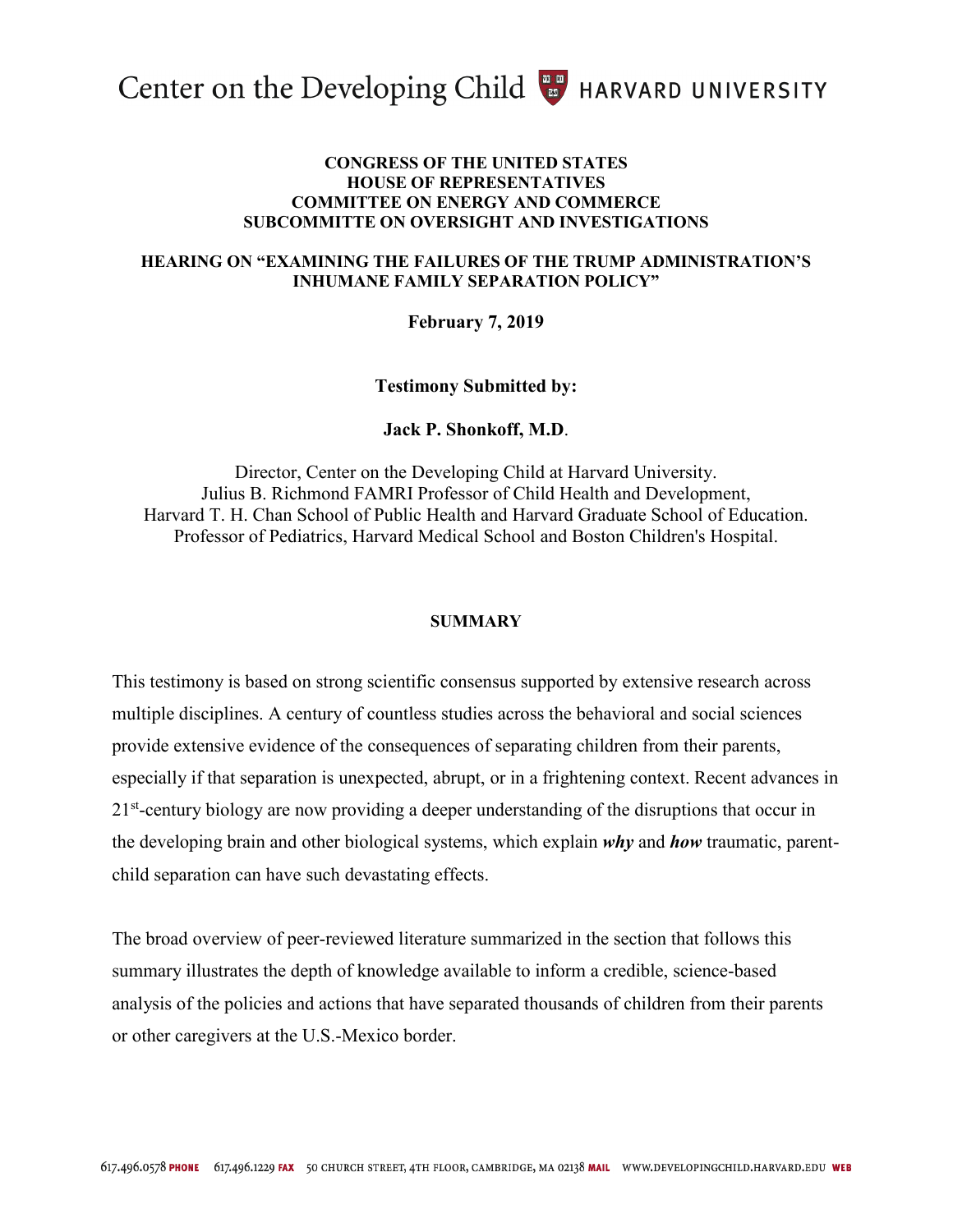Sudden, forcible separation of children from their parents is deeply traumatic for both. Above and beyond the distress we see "on the outside," separating a child from his or her parents triggers a massive biological stress response "*inside"* the child, which remains activated until the parent returns and provides comfort. Continuing separation removes the most important resource a child can possibly have to prevent long-term damage—a responsive adult who's totally devoted to his or her well-being.

The results of thousands of studies converge on the following two core scientific concepts:

# **(1) A strong foundation for healthy development in young children** *requires* **a stable, responsive, and supportive relationship with at least one parent or primary caregiver.**

**(2) High and persistent levels of stress activation (known as "toxic stress") can disrupt the architecture of the developing brain and other biological systems with serious negative impacts on learning, behavior, and lifelong health.**

Early experiences are literally built into our brains and bodies, and the experiences that are most important in driving positive development are the care and protection provided by parents and other primary caregivers. Stable and responsive relationships promote healthy brain architecture, establish well-functioning immune, cardiovascular, and metabolic systems, and strengthen the building blocks of resilience.

If these relationships are disrupted, young children are hit by the "double whammy" of a brain that is deprived of the positive stimulation it needs and assaulted by a stress response that disrupts its developing circuitry. When any of us feels threatened, our body's stress response systems are activated. Heart rate and blood pressure go up, stress hormone levels are elevated, blood sugar rises, and inflammatory responses are mobilized. This is the "fight or flight" response. We all know what that feels like physically when we're really stressed out! This response is automatic and essential for survival, but it is designed to go back to normal when the threat is over.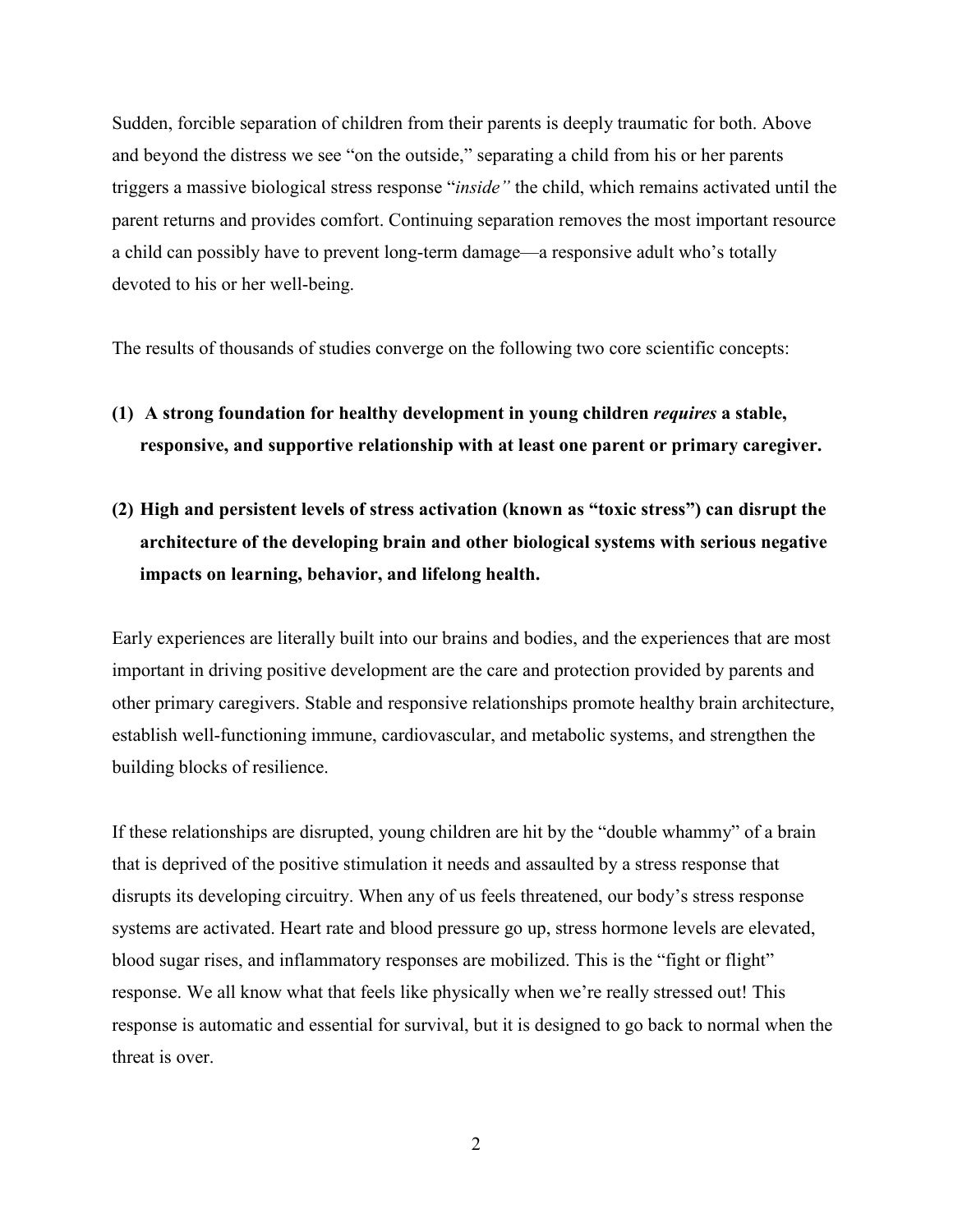If the sense of danger continues, ongoing activation of the stress response shifts from protection to disruption or outright damage. For example:

- Persistently elevated stress hormones can disrupt brain circuits that affect memory and the ability to focus attention and regulate behavior.
- Excessive inflammation and metabolic responses to stress in childhood increase the risk of heart disease, diabetes, depression, and many other chronic illnesses in the adult years.

Unlike "positive" or "tolerable" stress, which can build resilience, the excessive and prolonged nature of what we call "toxic stress" increases the risk of lifelong problems.

**The scientific principles described above provide a powerful framework for assessing the damage caused by the current family separation policy.** All children who were abruptly separated from their parents or primary caregivers experienced substantial stress and we must bear the responsibility for their well-being. Will some of these children survive without significant problems? The answer is yes. Will many be seriously impaired for the rest of their lives. The answer again is yes. The biology of adversity suggests three factors that are particularly important for understanding who is at greatest risk.

*The first is age***.** Younger children are the most vulnerable to long-term impacts, both because their brain circuitry and other biological systems are relatively under-developed and because they are most dependent on adult caregivers.

*The second is previous harm from adversity*. The pile-up of stress on children who are already compromised shifts the odds against them even further. The intentional withholding of the most powerful healing intervention we could possibly offer—the care and protection that parents provide for their children when they're in danger— goes against everything science tells us.

*The third reason for variation in outcomes is the duration of separation*. Toxic stress is a ticking clock—and prolonged separation inflicts increasingly greater harm as each week goes by.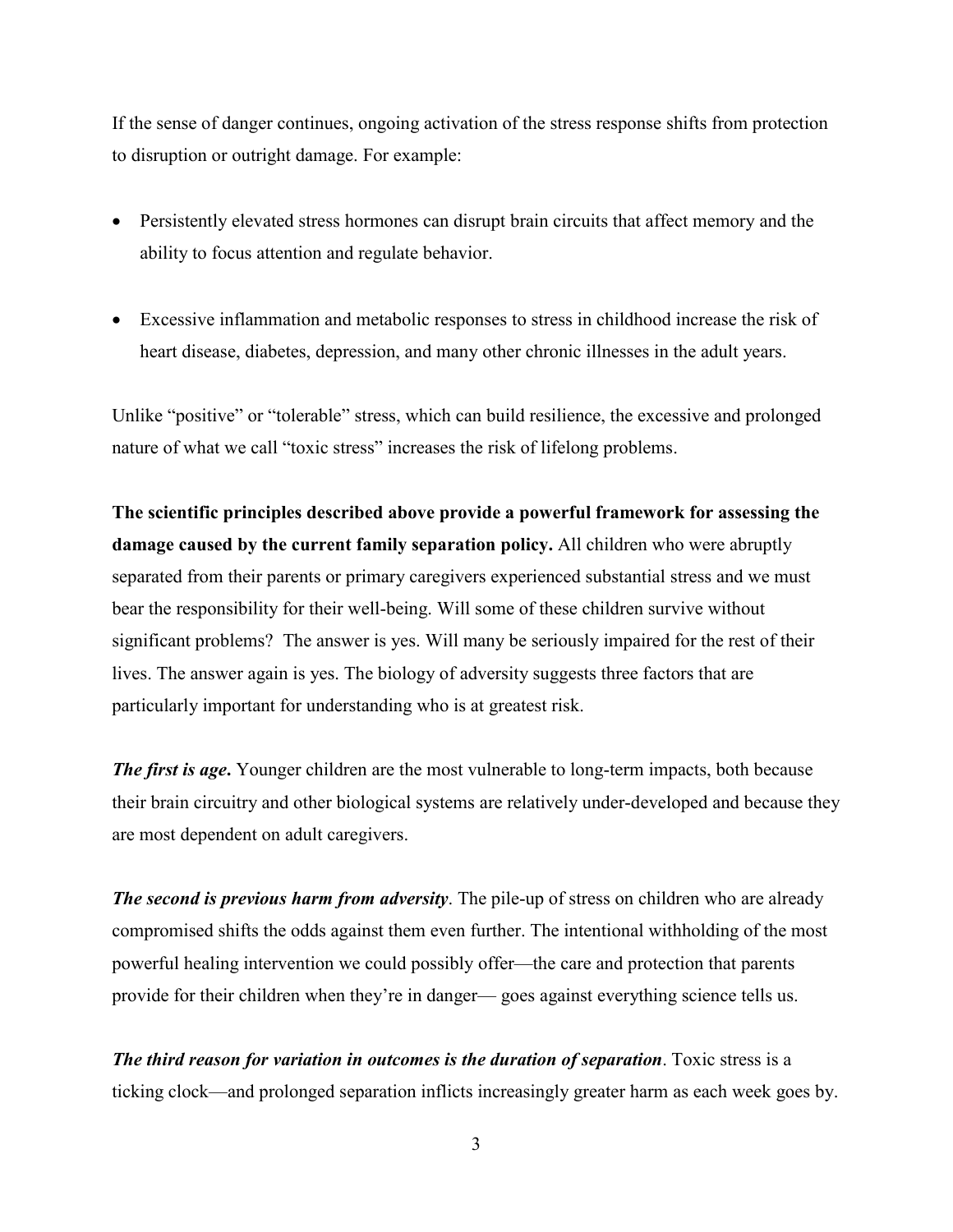From a scientific perspective, both the initial separation and the lack of rapid unification are indefensible. Forcibly separating children from their parents is like setting a house on fire. Prolonging that separation is like preventing the first responders from doing their job.

## **PEER-REVIEWED LITERATURE ON THE SCIENCE OF CHILD HEALTH AND DEVELOPMENT AND THE BIOLOGY OF ADVERSITY**

The remaining sections of this testimony provide a more detailed review of peer-reviewed evidence that reflects the cutting edge of 21<sup>st</sup>-century science. This content has been excerpted from almost two decades of working papers and related materials produced by the National Scientific Council on the Developing Child, which I have chaired since its founding in 2003. The following four documents (each of which has been subjected to intensive, scientific peer review) provide a wealth of complex scientific knowledge that has been synthesized and translated for non-scientists.

*[Excessive Stress Disrupts the Architecture of the Developing Brain: Working Paper 3](https://developingchild.harvard.edu/resources/wp3/)* (2005, updated 2014)

*[Early Experiences Can Alter Gene Expression and Affect Long-Term Development: Working](https://developingchild.harvard.edu/resources/early-experiences-can-alter-gene-expression-and-affect-long-term-development/)  [Paper 10](https://developingchild.harvard.edu/resources/early-experiences-can-alter-gene-expression-and-affect-long-term-development/)* (2010)

*[The Science of Neglect: The Persistent Absence of Responsive Care Disrupts the Developing](https://developingchild.harvard.edu/resources/the-science-of-neglect-the-persistent-absence-of-responsive-care-disrupts-the-developing-brain/)  [Brain: Working Paper 12](https://developingchild.harvard.edu/resources/the-science-of-neglect-the-persistent-absence-of-responsive-care-disrupts-the-developing-brain/)* (2012)

*[Supportive Relationships and Active Skill-Building Strengthen the Foundations of Resilience:](https://developingchild.harvard.edu/resources/supportive-relationships-and-active-skill-building-strengthen-the-foundations-of-resilience/)  [Working Paper 13](https://developingchild.harvard.edu/resources/supportive-relationships-and-active-skill-building-strengthen-the-foundations-of-resilience/)*

These and other relevant materials are available on the website of the Center on the Developing Child at Harvard University [\(www.developingchild.harvard.edu\)](http://www.developingchild.harvard.edu/).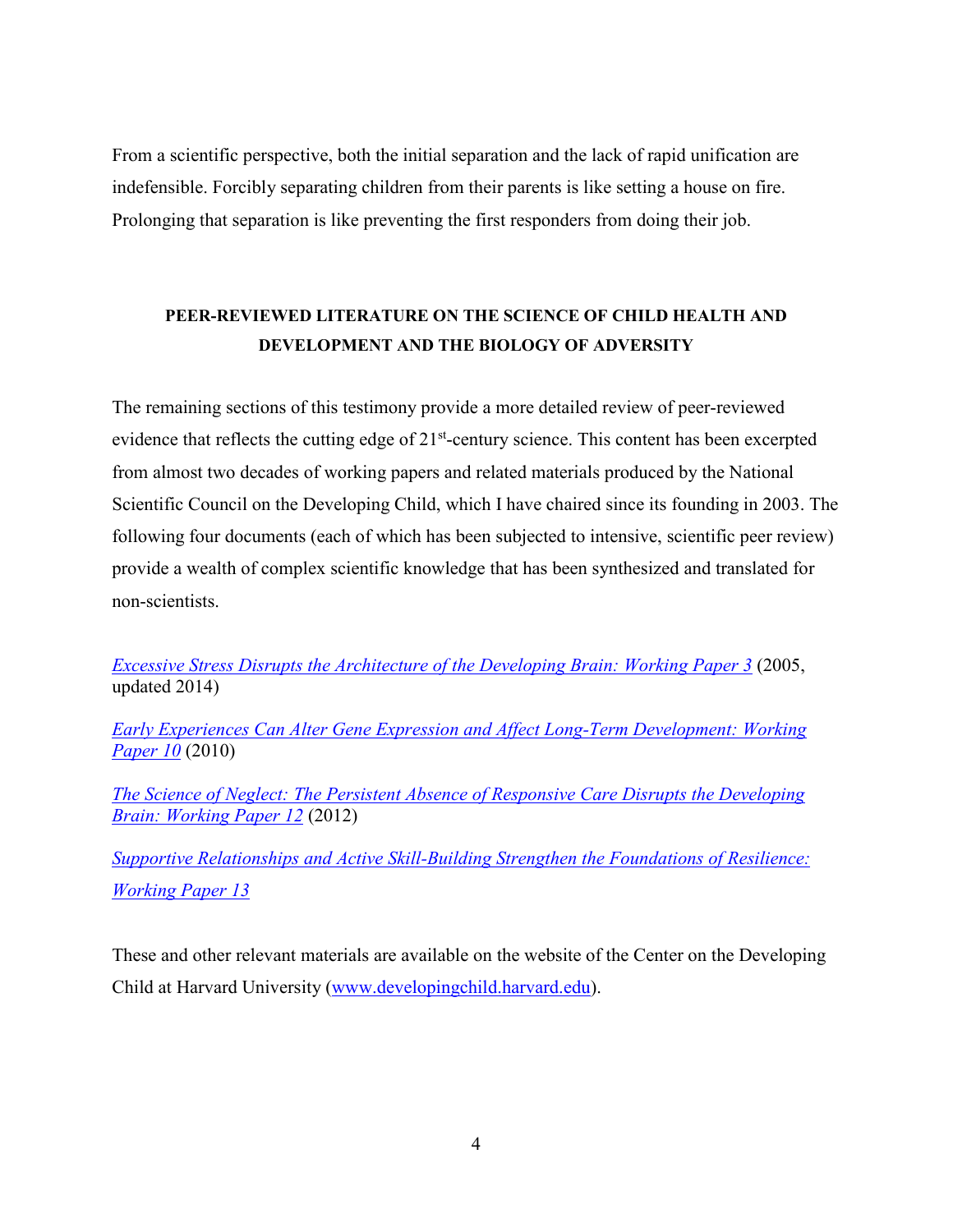### **The Critical Importance of the Parent-Child Relationship**

**Nurturing and stable relationships with caring adults are essential to healthy development beginning from birth.** These relationships affect virtually all aspects of development intellectual, social, emotional, physical, and behavioral—and their quality and stability in the early years lay the foundation that supports a wide range of later outcomes.<sup>1-6</sup> These outcomes include self-confidence and sound mental health, motivation to learn, achievement in school and later in the workplace, the ability to control aggressive impulses and resolve conflicts in nonviolent ways, behaviors that affect health risks, lifelong physical and mental health outcomes, and the capacity to develop and sustain friendships and close relationships and ultimately become a responsible citizen and successful parent of the next generation.<sup>7</sup>

**"Serve and return" interactions (i.e., mutually responsive vocalizing, facial expressions, and gestures back and forth between young children and the adults who care for them) build sturdy brain architecture, beginning at birth, and create strong relationships in which the child's experiences are affirmed and new abilities are nurtured.** Children who have healthy relationships with their parents and other important caregivers are more likely to develop insights into other people's feelings, needs, and thoughts, which form a foundation for cooperative interactions with others and an emerging conscience. Sensitive and responsive parent-child relationships also are associated with stronger cognitive skills in young children and enhanced social competence and work skills later in school, which illustrates the connection between social-emotional development and intellectual growth. $8-17$ 

**The gradual acquisition of higher-level skills, including the ability to focus and sustain attention, set goals, follow rules, solve problems, and control impulses, is driven by the development of the prefrontal cortex (the large part of the brain behind the forehead) from infancy into early adulthood**.<sup>18-21</sup> A significant part of this formative development begins during early childhood and is refined and made more efficient during adolescence and the early adult years.22,23 Although these capabilities (known as executive function and self-regulation) do not emerge automatically, children are born with the potential to acquire them within the context of responsive relationships that model the skills and scaffold their development. Acquiring the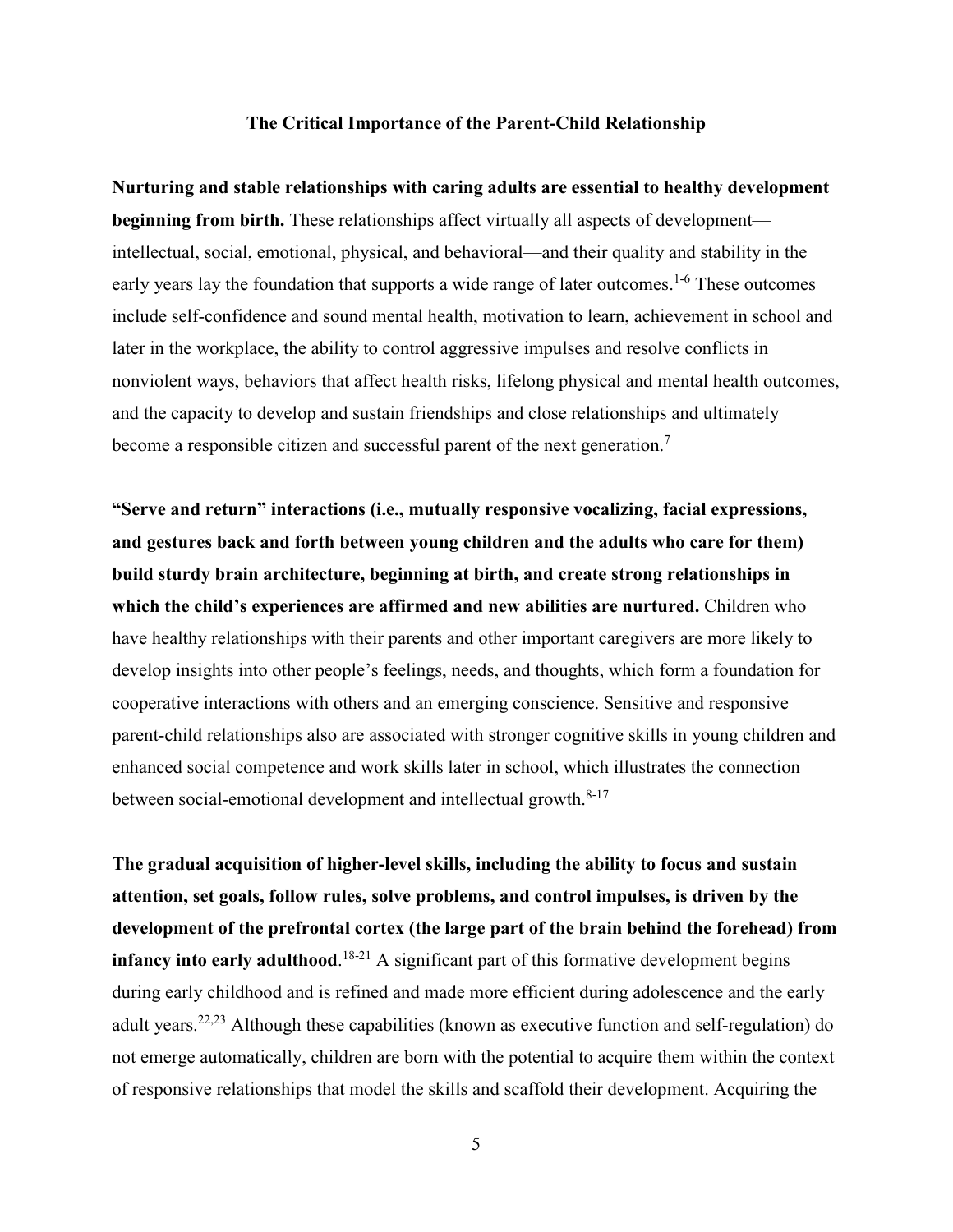building blocks of executive function and self-regulation is one of the most important and challenging tasks of early childhood, and the opportunity to build on these foundational capacities is critical to healthy development through middle childhood, adolescence, and into adulthood.23

**The stability and predictability of the caregiving environment affects the health and development of young children through its effect on the consistency, quality, and timing of daily routines which shape developing regulatory systems.** Beginning in the earliest weeks of life, the predictability and nature of these experiences influence the most basic biological rhythms related to waking, eating, eliminating, and sleeping.<sup>24,25</sup> When positive experiences are repeated regularly in a predictable fashion, the complex sequences of neural stimulations create pathways that become more efficient (i.e., "neurons that fire together wire together.") For example, infants who learn that being soothed and comforted occurs shortly after they experience distress are more likely to establish more effective physiological mechanisms for calming down when they are aroused and are better able to learn to self-soothe after being put down to sleep.<sup>24,26</sup> In contrast, when eating and being put to bed occur at different times each day and when comforting occurs unpredictably, the organization and consolidation of sleep-wake patterns and self-soothing responses do not develop well, and biological systems do not "learn" healthy routines and self-regulation.<sup>27</sup>

**Just as early experiences affect the architecture of the developing brain, they also shape the development of other biological systems that are important for both physical and mental health.** For example, responsive caregiving plays a key role in the normal maturation of the neuroendocrine system.28-30 A wealth of animal research that is now being replicated in humans demonstrates that caregiving behavior also shapes the development of circuits that regulate how individuals respond to stressful situations.<sup>31,32</sup> Genes involved in regulating the body's stress response are particularly sensitive to caregiving, as early maternal care leaves a signature on the genes of her offspring that carry the instructions for the development of physiological and behavioral responses to adversity. That signature (known as an epigenetic marker) is a lasting imprint that affects whether the offspring will be more or less likely to be fearful and anxious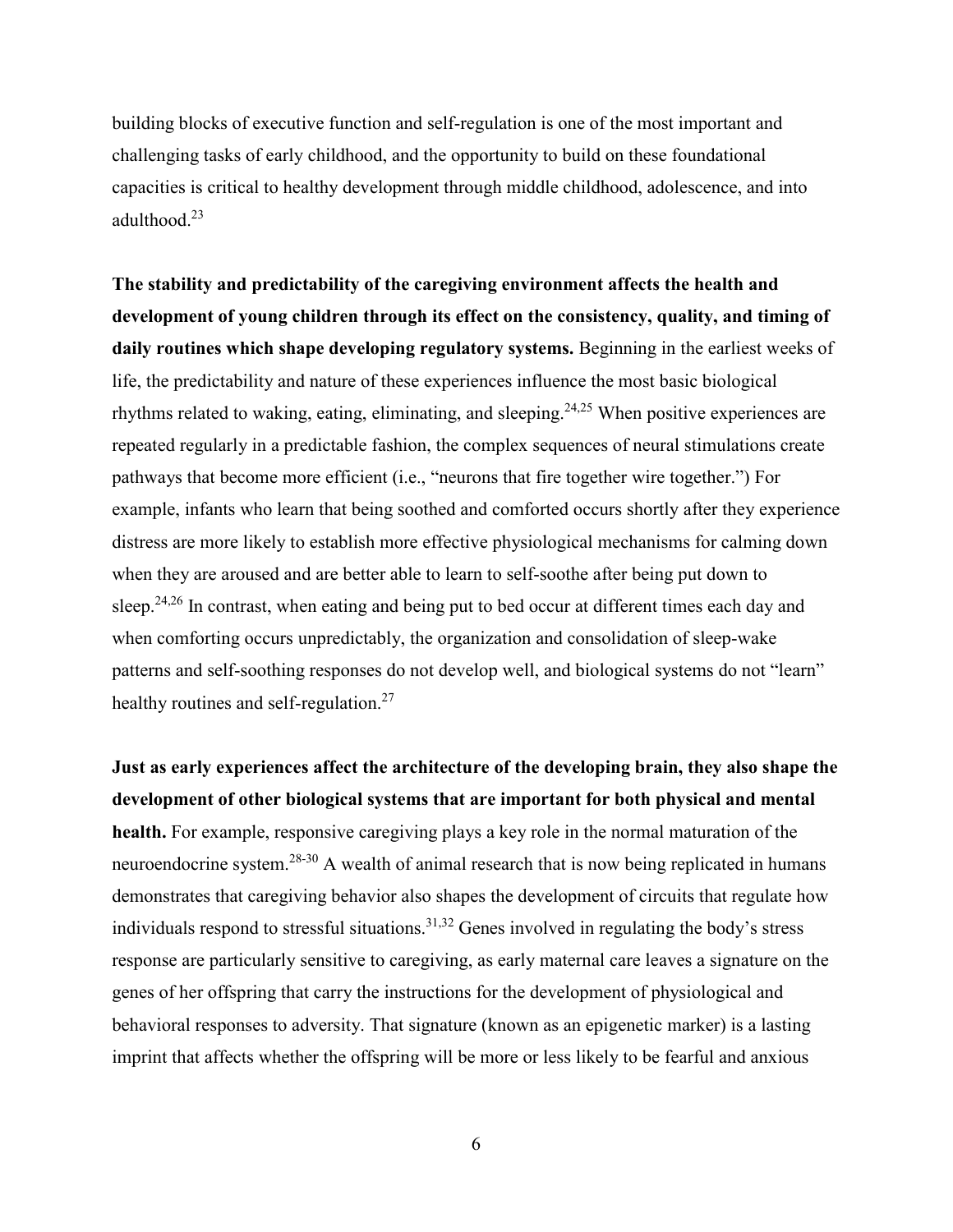later in life.<sup>33</sup> Consequently, early overloading of the stress response system can have a range of adverse, lifelong effects on learning, behavior, health, and longevity.

**Regulatory mechanisms that manage stress also influence the body's immune and inflammatory responses, which are essential for defending against disease.** Young children cared for by individuals who are available and responsive to their emotional and material needs develop well-functioning immune systems that are better equipped to deal with initial exposures to infections and to keep dormant infections in check over time.<sup>34</sup> Conversely, inadequate caregiving and limited nurturance very early in life can have long-term (and sometimes permanent) effects on immune and inflammatory responses, which increase the risk of chronic impairments such as asthma, respiratory infections, and cardiovascular disease.  $35,36$ 

### **The Biology of Adversity and Resilience**

**When faced with an acute challenge or threat, the body's stress response systems shift into immediate action mode.** Heart rate and blood pressure go up, stress hormone levels are elevated, blood sugar rises, inflammation is increased, and blood flow is diverted preferentially to the brain and muscles. This is the classic "fight or flight" response and it is essential for survival.

S**tressful experiences for children can be positive, tolerable, or toxic depending on their duration, intensity, and timing, and on whether protective relationships are available to help the child feel protected and thereby restore the biological activation to baseline levels**. The National Scientific Council on the Developing Child created three categories of stress response that provide a framework for understanding the underlying biology of each.<sup>37</sup>

• *Positive stress* refers to moderate, short-lived stress responses, such as brief increases in heart rate or mild changes in the body's stress hormone levels. This kind of stress is a normal part of life and learning to adjust is an essential feature of healthy development. Adverse events that provoke positive stress responses tend to be those that a child can learn to control and manage well with the support of caring adults, and which occur against the backdrop of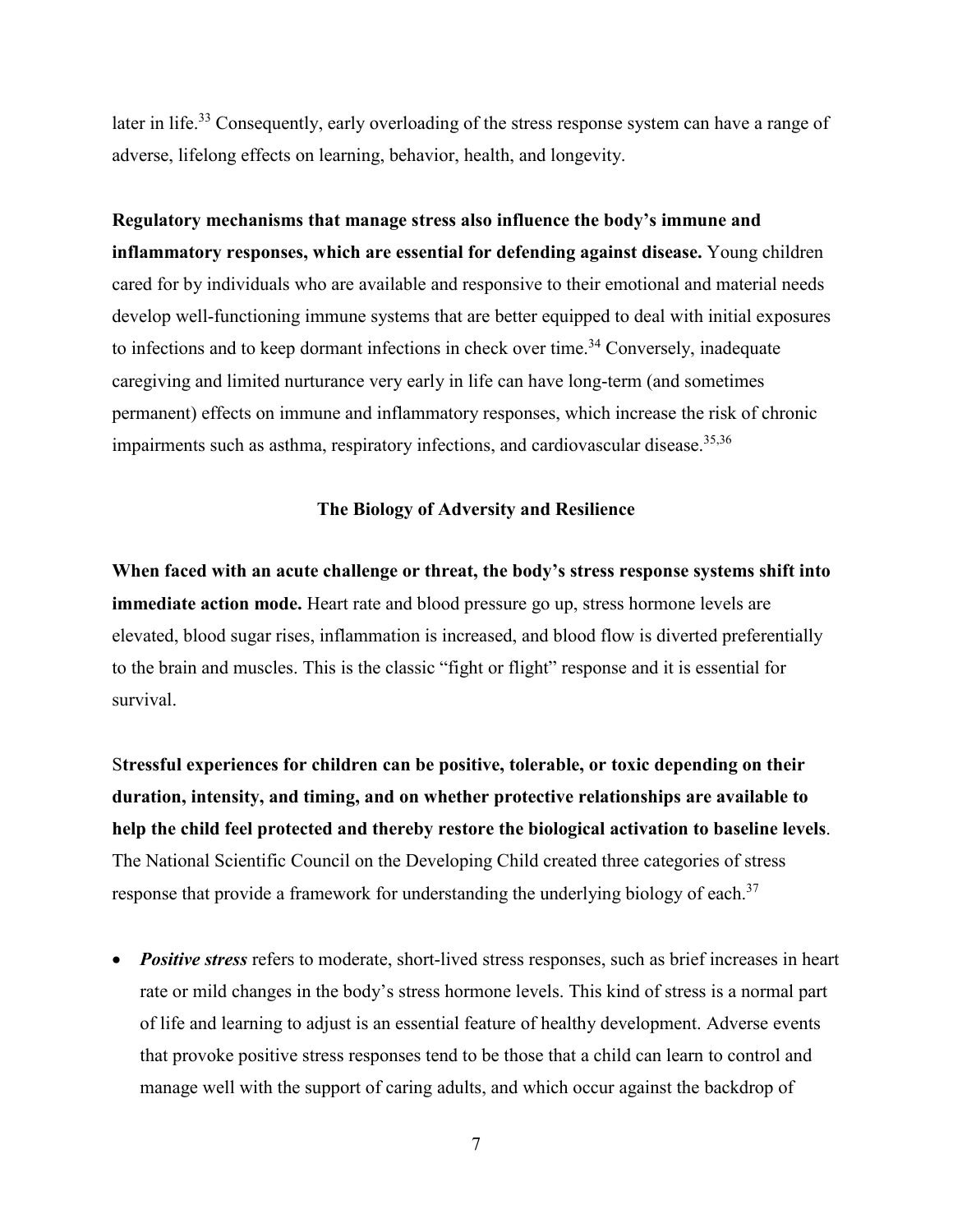generally safe, warm, and positive relationships. Examples include meeting new people, dealing with frustration, or getting an immunization. This is an important part of the normal developmental process.

- *Tolerable stress* refers to stress responses that have the potential to negatively affect the architecture of the developing brain but generally occur over limited time periods that allow for the brain to recover and thereby reverse potentially harmful effects. Tolerable stress responses may occur as a result of the death or serious illness of a loved one, a frightening accident, an acrimonious parental separation or divorce, or persistent discrimination, but always in the context of ongoing, supportive relationships with adults. Indeed, the presence of supportive adults who create safe environments that help children learn to cope with and recover from adverse experiences is one of the critical ingredients that make serious stressful events such as these tolerable. In some circumstances, tolerable stress can even have positive effects, but in the absence of supportive relationships, it also can become toxic to the body's developing systems.
- *Toxic stress* refers to strong, frequent, or prolonged activation of the body's stress management system. *Stressful events that are chronic, uncontrollable, and/or experienced by children who do not have access to support from caring adults tend to provoke these types of toxic stress responses***.** Studies indicate that toxic stress can have an adverse impact on brain architecture. In the extreme, such as in cases of severe, chronic abuse, especially during early, sensitive periods of brain development, the regions of the brain involved in fear, anxiety, and impulsive responses may overproduce neural connections while those regions dedicated to reasoning, planning, and behavioral control may produce fewer neural connections. Extreme exposure to toxic stress can change the stress system so that it responds at lower thresholds to events that might not be stressful to others, and, therefore, the stress response system activates more frequently and for longer periods than is necessary, like revving a car engine for hours every day. This wear and tear effect increases the risk of stress-related physical and mental illness later in life.<sup>38</sup>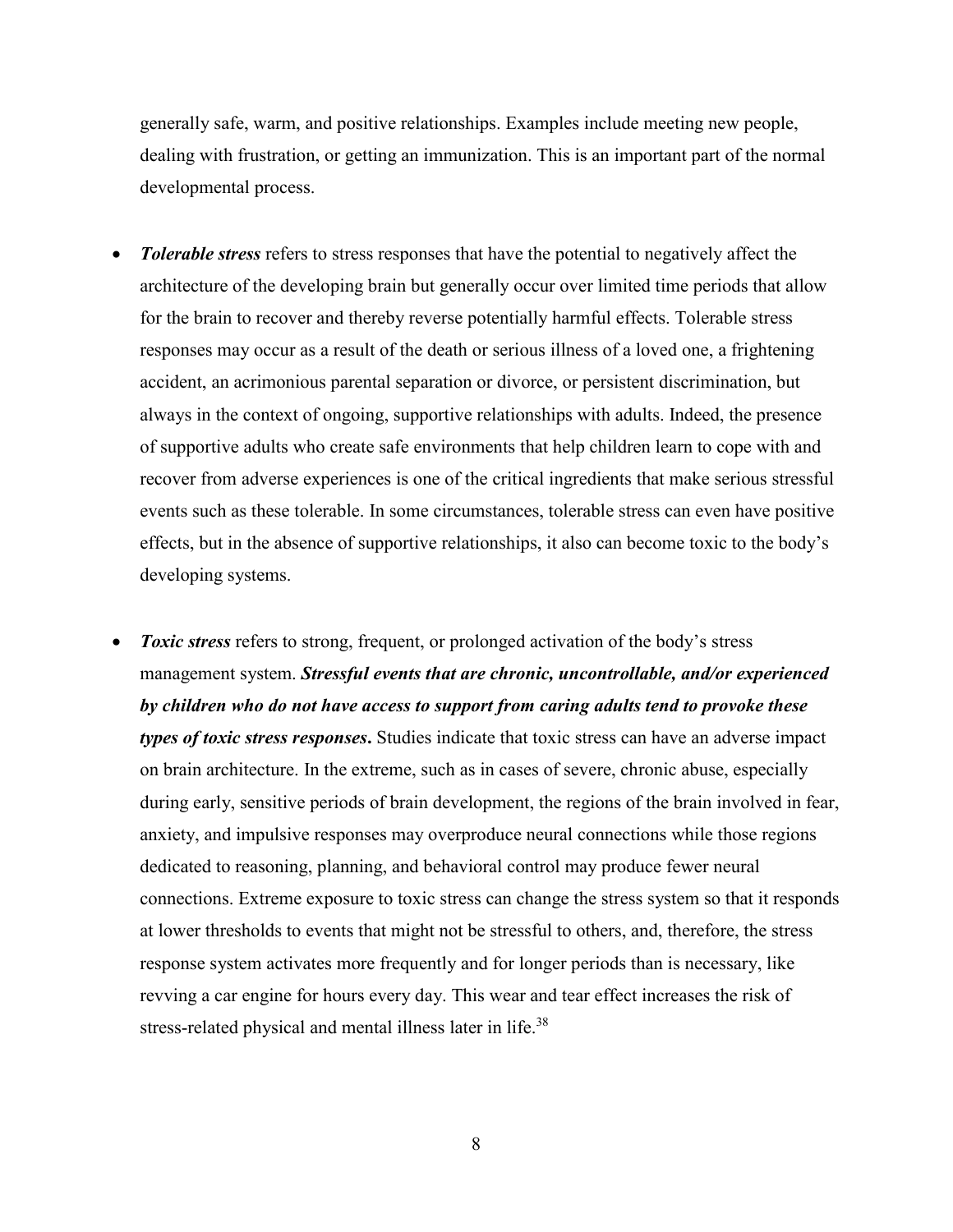**Protective relationships play a central role in building resilience by buffering children from sources of stress and providing the support needed to build their own capacities to cope with adversity.** Decades of research have produced a rich knowledge base that explains why some people develop the adaptive capacities to overcome significant adversity and others do not. *Whether the burdens come from the hardships of poverty, the challenges of parental substance abuse or serious mental illness, the stresses of war, the threats of recurrent abuse or chronic neglect, or a combination of factors, the single most common finding is that children who end up doing well have had at least one stable and committed relationship with a supportive parent, caregiver, or other adult.* These relationships provide the personalized responsiveness, scaffolding, and protection that buffer children from the sources of disruption. They also build key capacities—such as the ability to plan, monitor and regulate behavior, and adapt to changing circumstances—that enable children to overcome adversity and thrive as they get older. This combination of supportive relationships, adaptive skill-building, and positive experiences constitutes the foundations of what is commonly called resilience. On a biological level, resilience protects the developing brain and other organs from the damage that can be produced by excessive activation of stress response systems. Stated simply, resilience transforms potentially toxic stress into tolerable stress.

**Resilience requires relationships, not rugged individualism.** There is no "resilience gene" that determines the life course of any individual irrespective of the experiences that shape genetic expression. The capacity to adapt and thrive despite adversity develops through the interaction of supportive relationships, gene expression, and adaptive biological systems.<sup>39-41</sup> **Despite the** *widespread belief that individual grit, extraordinary self-reliance, or some in-born, heroic strength of character can triumph over calamity, science now tells us that it is the reliable presence of at least one supportive relationship and multiple opportunities for developing effective coping skills that are essential building blocks for the capacity to do well in the face of significant adversity.*

**Extensive evidence indicates that deprivation or neglect—defined broadly as the ongoing disruption or significant absence of caregiver responsiveness—can cause more harm to a young child's development than overt physical abuse.** 42-44 The clearest findings that support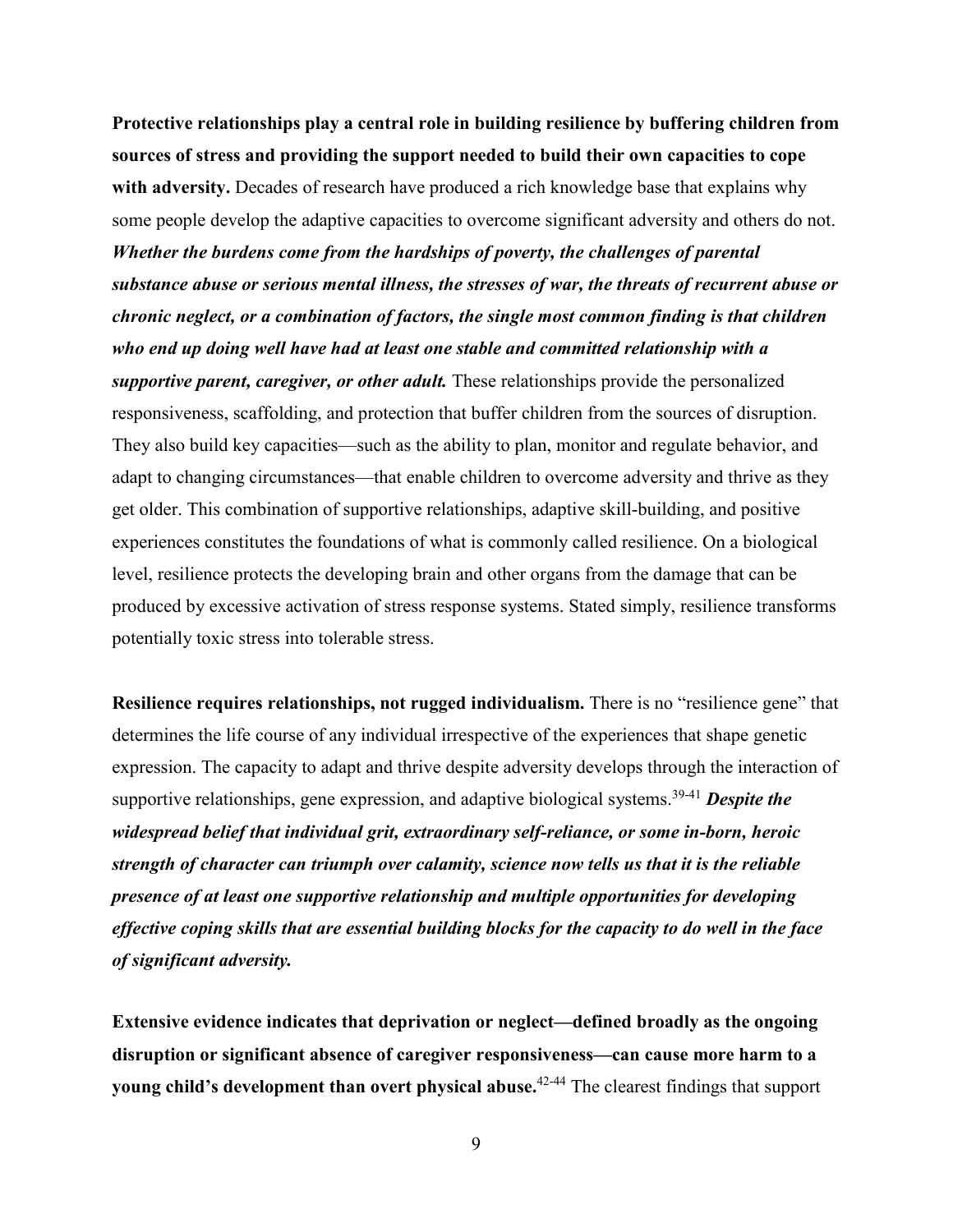this conclusion come from studies of children who have experienced severe neglect while being raised in institutions.45 This research has provided an opportunity to investigate the distinctive consequences of extreme psychosocial deprivation apart from the impacts of other forms of maltreatment. Additional knowledge comes from studies involving institutionalized children whose life circumstances have been positively transformed through foster care placements or permanent adoption.46-50

**There is extensive evidence that severe neglect in institutional settings is associated with abnormalities in the structure and functioning of the developing brain.** Children who experience extreme levels of social neglect early in life show diminished electrical activity in the brain, as measured through electroencephalography (EEG).<sup>47,50</sup> Institutionally reared children also show differences in the neural reactions that occur when looking at faces to identify different emotions.<sup>48,49</sup> These findings are consistent with behavioral observations that neglected children struggle to correctly recognize different emotions in others.<sup>44,51</sup> Children who experience severe neglect in institutional settings also exhibit decreased brain metabolism and poorer connections among different areas of the brain that are important for focusing attention and processing information, thereby increasing the risk for emotional, cognitive, and behavioral disorders later in life.<sup>46,52</sup>

**The impact of severe neglect can be manifested in different ways across different periods of development.** At younger ages, maltreated children show impairments in their ability to discriminate different emotions, yet these difficulties are not observed at older ages.<sup>44,53,54</sup> Conversely, antisocial behavior may be more salient among adults or older adolescents with early childhood histories of neglect.<sup>55,56</sup> Given the fact that interpersonal relationships and life challenges (e.g., dealing with peers, becoming involved in romantic relationships, entering parenthood, achieving financial stability) change across the lifespan, it is essential that the adverse consequences of significant deprivation are addressed in a developmentally appropriate manner.

**Early adversity can affect long-term health and development by chemically altering the expression of genes.** Extensive research has demonstrated that the healthy development of all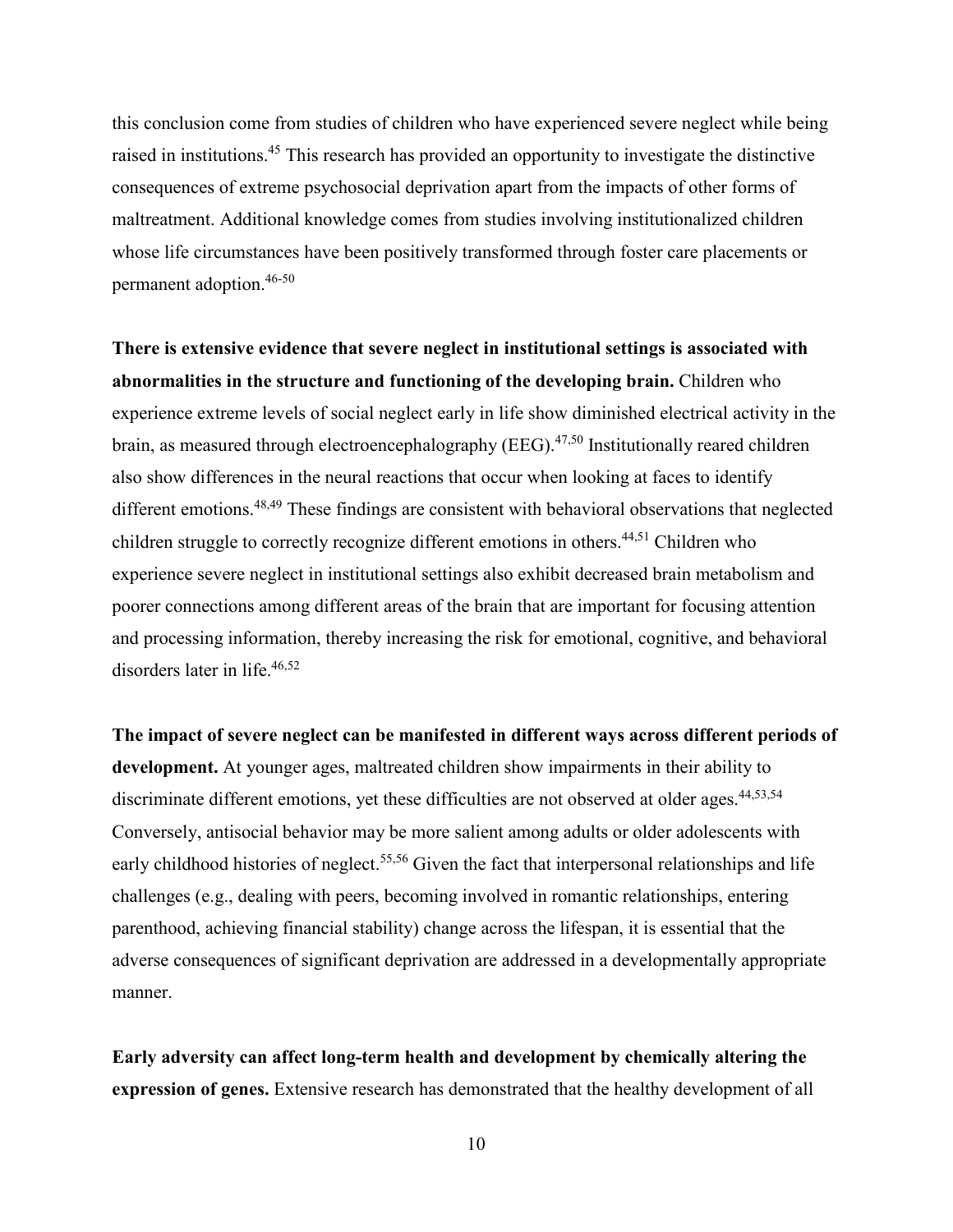organs, including the brain, depends on how much and when certain genes are expressed. When scientists say that genes are "expressed," they are referring to whether they are turned on or off—essentially whether and when genes are activated to do certain tasks. Research has shown that there are many non-inherited environmental factors and experiences that have the power to chemically mark genes and control their functions. These influences create a new genetic landscape, which scientists call the epigenome. Some of these experiences lead to chemical modifications that change the expression of genes temporarily, while increasing numbers have been discovered that leave chemical signatures that result in an enduring change in gene expression. Research tells us that some genes can only be modified epigenetically during certain periods of development, defined as *critical periods* of modification. 57-62 In some cases, very early experiences and the environments in which they occur can shape developing brain architecture and strongly affect whether children grow up to be healthy, productive members of society.

**Modification of the epigenome caused by stress during early childhood affects how well or poorly we respond to stress as adults and can result in increased risk of adult disease.** Some of our genes provide instructions for how our bodies respond to stress, and research has shown that these genes are clearly subject to epigenetic modification. For example, research in animals has shown that stressful experiences soon after birth can produce epigenetic changes that chemically modify the receptor in the brain that controls the stress hormone cortisol and, therefore, determines the body's response to threat (the fight-or-flight response).<sup>63-65</sup> Healthy stress responses are characterized by an elevation in blood cortisol followed by a return to baseline to avoid a highly activated state for a prolonged period of time. If young children experience toxic stress as a result of serious adversity in the absence of protective relationships, persistent epigenetic changes can result.<sup>66</sup> These modifications have been shown to cause prolonged stress responses, which can be likened to revving a car engine for long periods of time. Animal studies have shown correlations between excessive stress and changes in brain architecture and chemistry as well as behaviors that resemble anxiety and depression in humans.<sup>67-72</sup> Human studies have found connections between highly stressful experiences in childhood and increased risk for later mental illnesses, including generalized anxiety disorder and major depressive disorder.<sup>73-75</sup> Atypical stress responses over a lifetime can also result in increased risk for physical ailments, such as asthma, hypertension, heart disease and diabetes.<sup>73-82</sup>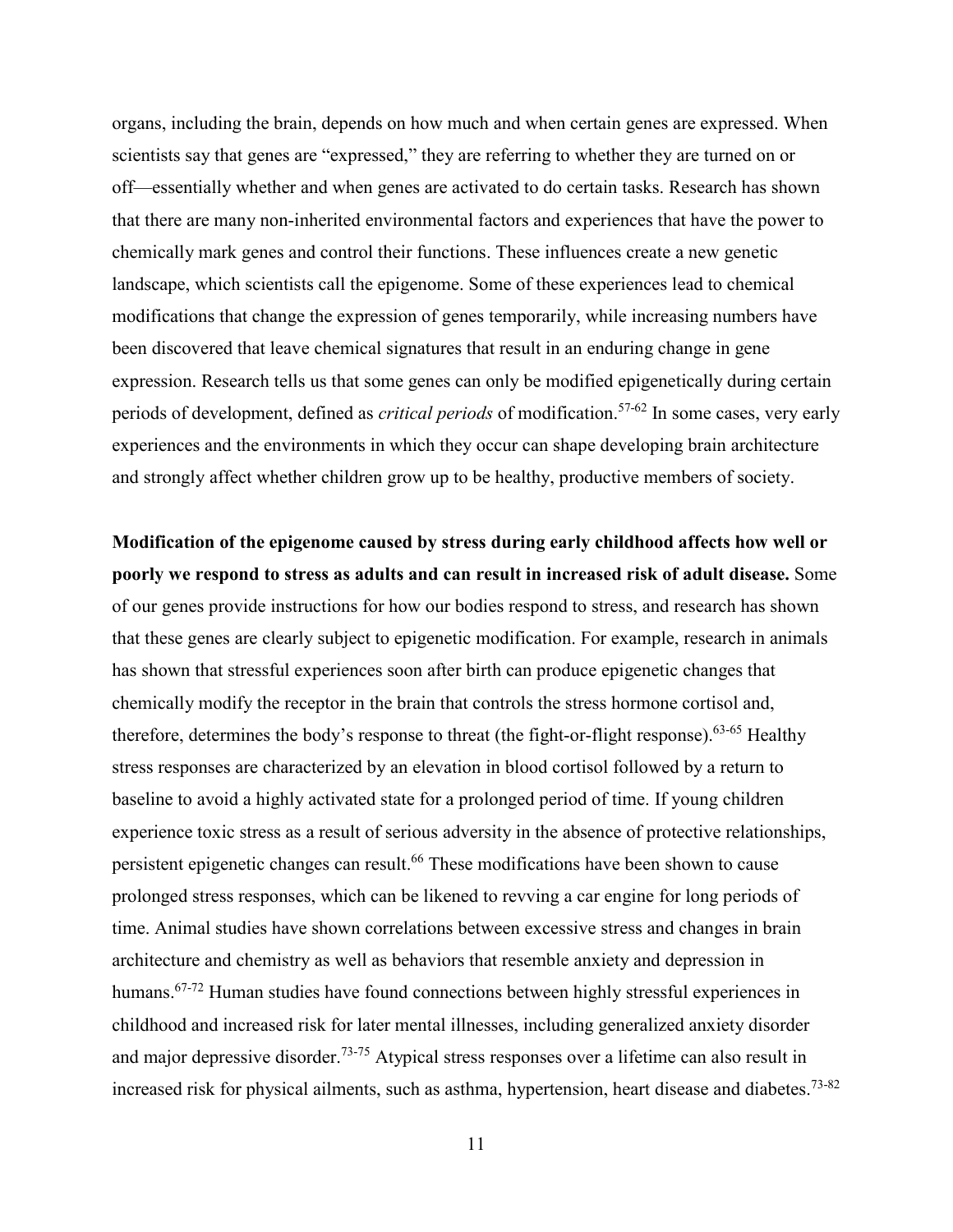**Children who have experienced serious deprivation in infancy are at risk for abnormal physical development and impairment of the immune system.** Severe neglect is associated with significantly delayed growth in head circumference (which is directly related to brain growth) during infancy and into the toddler years.<sup>83</sup> More extreme conditions of deprivation, such as those experienced in institutional settings that "warehouse" young children, are associated with even more pervasive growth problems, including smaller body size, as well as impairments in gross motor skills and coordination.<sup>84-86</sup> Children who are raised in institutional settings also have more infections and are at greater risk of premature death than children who live in supportive homes.<sup>87</sup> One possible explanation for these findings is that chronically disrupted cortisol levels suppress immunologic reactivity and physical growth, thereby leading to a greater risk for infection and chronic, stress-related disease throughout life.<sup>88</sup>

**Chronic neglect over time can alter the development of biological stress response systems in a way that compromises children's later ability to cope with adversity.** Extensive research indicates that the two primary stress response systems in humans—the sympathetic-adrenalmedullary (SAM) system, which produces adrenaline and affects heart and respiration rates, and the hypothalamic-pituitary-adrenal (HPA) axis, which elevates cortisol, a key stress hormone are both disrupted by significant deprivation. For example, years after adoption, children who experienced extreme neglect in institutional settings show abnormal patterns of adrenaline activity in their heart rhythms, which can indicate increased biological "wear and tear" that leads to greater risk for anxiety, depression, and cardiovascular problems later in life.<sup>89</sup>

**The consequences of severe neglect can be reduced or reversed through appropriate and timely interventions.** The capacity for recovery in children who are removed from neglectful conditions and placed in nurturing environments in a timely fashion has been welldocumented.90-94 However, improvement often requires more than simply the cessation of neglectful caregiving. Rather, systematic, empirically supported, and often long-term (six to nine months or longer) interventions are needed to promote effective healing. Successful treatments have been shown to reduce behavioral difficulties and attachment problems in previously neglected young children who have been placed in foster homes<sup>90,91,93</sup> as well as to promote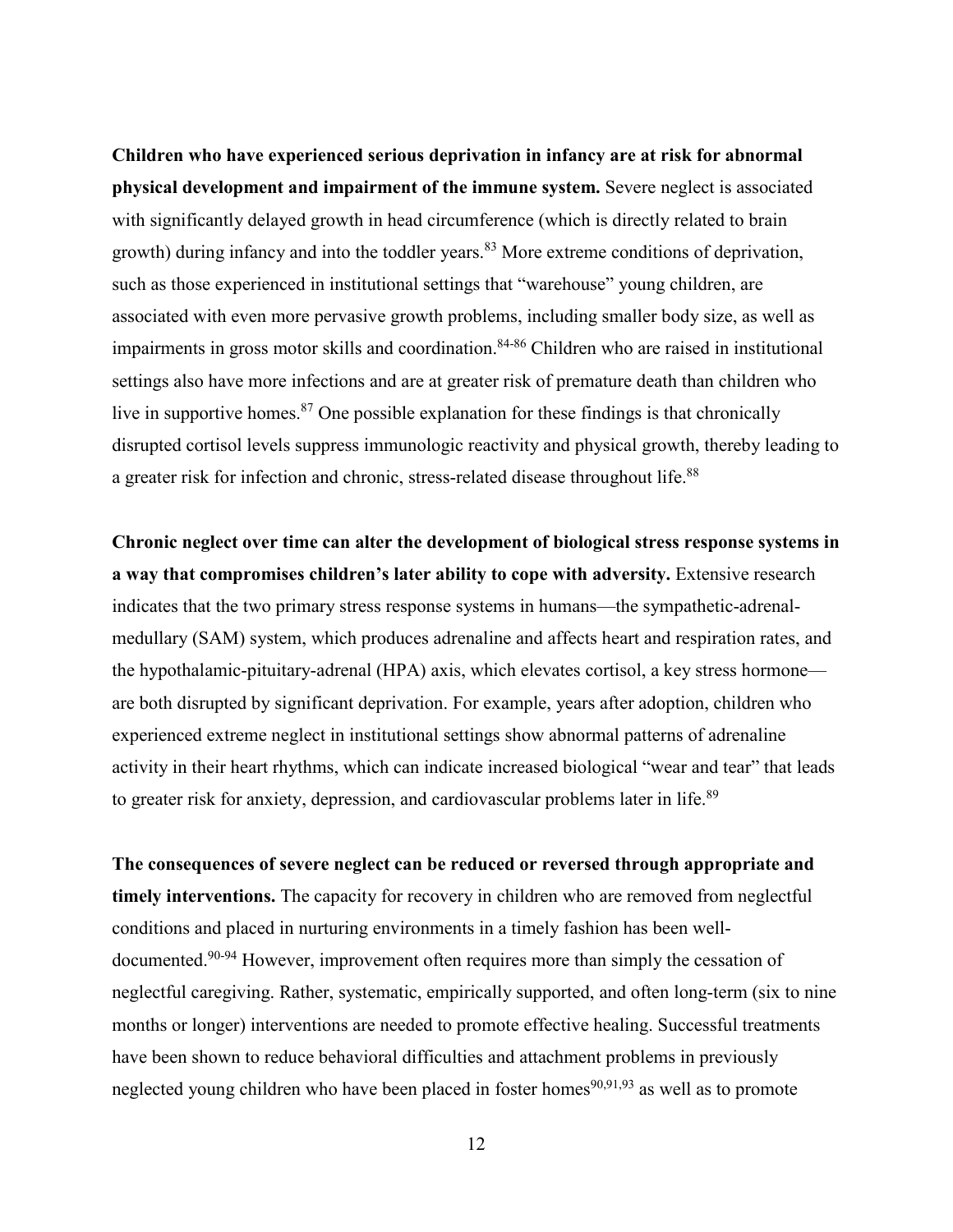secure attachments in young children who continue to live with their families, while being monitored by child welfare agencies because of previous allegations of neglect.<sup>94</sup> On a biological level, systematic interventions targeting the social-emotional needs of young children living in foster care settings (the majority of whom were victims of neglect rather than physical abuse) have shown evidence of improved stress-regulatory capabilities with patterns of cortisol production that are indistinguishable from those of non-neglected, healthy children.<sup>17,91,92,94-96</sup> With appropriate intervention, previously institutionalized children have also demonstrated improvements in brain activity as measured by  $EEG^{97,98}$ 

**Children's recovery rates are influenced by the severity, duration, and timing of the deprivation as well as by the timing and type of the intervention that is provided.** Children who experience more severe neglect, especially during the early childhood years, are more likely to withdraw when stressed and show more anxiety and difficulties regulating their mood than children whose experiences of deprivation are less severe.<sup>99</sup> Longer periods of deprivation have also been associated with greater deficits in attention and cognitive control,  $100$  academic achievement,<sup>101,102</sup> brain activity,<sup>103</sup> and dysregulation of the HPA axis.<sup>104</sup> Previously institutionalized children who experienced the most extreme levels of deprivation often continue to struggle with problems in attention and behavioral regulation even after intervention has been provided.105-109

### **Concluding Thoughts**

The scientific knowledge base available to inform policies that affect the health and development of children is extensive and accessible. Any policy that involves separating children from their families raises serious questions that require thoughtful reflection. When decisions are made that do not draw on authoritative knowledge for guidance, the well-being of children can be jeopardized and lead to serious, lifelong consequences. The evidence provided in this testimony is offered in the hope that it can be used to guide science-informed policies going forward. With respect to the children who remain separated from their families today, science is telling us that excessive stress activation will continue for as long as the separation persists—and the longer these children are deprived of the healing effect of supportive caregiving, the worse the consequences will be.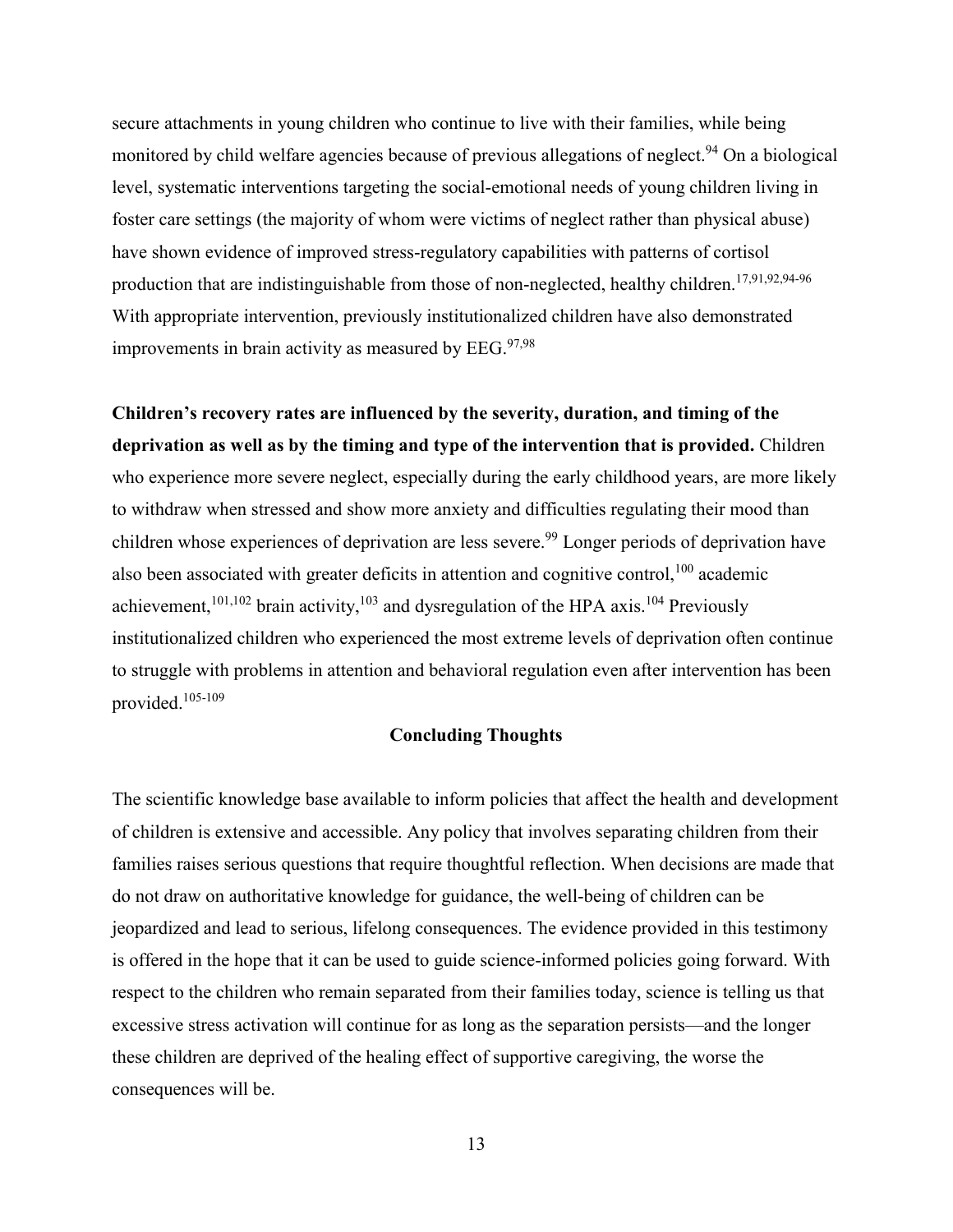### **References**

1. Dawson, G., & Fischer, K. (Eds.) (1994). *Human behavior and the developing brain.* New York, NY: Guilford Press.

2. Berscheid, E., & Reis, H. T. (1998). Attraction and close relationships. In D. T. Gilbert, S. T. Fiske, & G. Lindzey (Eds.), *Handbook of social psychology, Vol. 1* (2nd Ed.).

3. Collins, W. A., & Laursen, B. (1999). Relationships as developmental contexts. *The Minnesota Symposia on Child Psychology, Vol. 30.*

4. Dunn, J. (1993). *Sage series on individual differences and development, Vol. 4*. *Young children's close relationships: Beyond attachment.* Thousand Oaks, CA: Sage Publications, Inc.

5. Reis, H. T., Collins, W. A., & Berscheid, E. (2000). Relationships in human behavior and development. *Psychological Bulletin, 126*(6), 844-872.

6. Panksepp, J. (1998). *Series in affective science. Affective neuroscience: The foundations of human and animal emotions.* New York, NY: Oxford University Press.

7. National Scientific Council on the Developing Child. (2004). *Young children develop in an environment of relationships. Working paper no. 1.* Retrieved from http://www.developingchild.net.

8. Shonkoff, J. P., & Phillips, D. (Eds.) (2000). *From neurons to neighborhoods: The science of early childhood development.* Committee on Integrating the Science of Early Childhood Development.

9. Bradley, R. H., Caldwell, B. M., Rock, S. L., & Ramey, C. T. (1989). Home environment and cognitive development in the first three years of life: A collaborative study involving six sites and three ethnic groups in North America. *Developmental Psychology, 25*(18), 217-235.

10. Bradley, R. H., Caldwell, B. M., & Rock, S. L. (1988). Home environment and school performance: A ten-year follow-up and examination of three models of environmental action. *Child Development, 59*(2)*,* 852-867.

11. Estrada, P., Arsenio, W. F., Hess, R. D., & Holloway, S. D. (1987). Affective quality of the mother-child relationship: Longitudinal consequences for children's school-relevant cognitive functioning. *Developmental Psychology, 23*(2)*,* 210-215.

12. Gottfried, A. W., & Gottfried, A. E. (1984). *Home environment and early cognitive development.* Cambridge, MA: Elsevier.

13. Peisner-Feinberg, E. S., Burchinal, M. R., Clifford, R. M., Culkin, M. I., Howes, C., Kagan, S. I., Yazejian, . . . Zelazo, J. (2000). *The children of the Cost, Quality, and Outcomes Study go to school: Technical report.*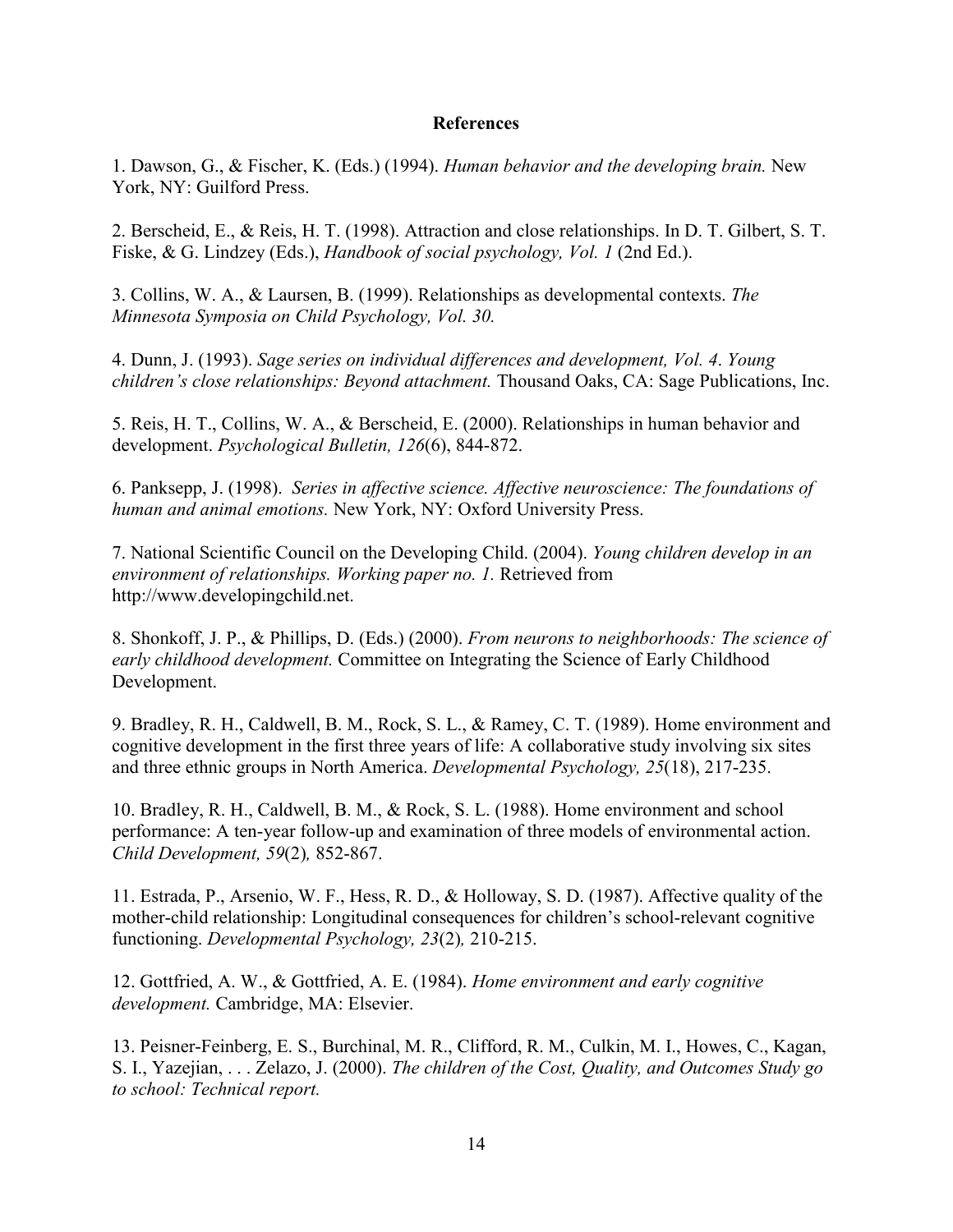14. Pianta, R. C., Nimetz, S. L., & Bennett, E. (1997). Mother-child relationships, teacher-child relationships, and school outcomes in preschool and kindergarten. *Early Childhood Research Quarterly, 12*(3)*,* 263-280.

15. Kochanska, G., & Thompson, R.A. (1997). The emergence and development of conscience in toddlerhood and early childhood. In J.E. Grusec & L. Kuczynski (Eds.), *Parenting and children's internalization of values* (pp. 53-77).

16. Thompson, R. A., Meyer, S., & McGinley, M. (2006). Understanding values in relationship: The development of conscience. In M. Killen & J. Smetana (Eds.), *Handbook of moral development.*

17. Kochanska, G. (2002). Mutually responsive orientation between mothers and their young children: A context for the early development of conscience. *Current Directions in Psychological Science, 11*(6)*,* 191-195.

18. Diamond, A. (1988). Abilities and neural mechanism underlying AB performance. *Child Development, 59*(2), 523-527.

19. Goldman-Rakic, P. S. (1987). Circuitry of primate prefrontal cortex and regulation of behavior by representational memory. In F. Plum (Ed.), *Handbooks for physiology: A Spectrum of physiological knowledge and concepts: Section 1: Nervous system: Vol. V, 2 parts: Higher functions of the brain* (pp. 373-417).

20. Rothbard, M. K., & Posner, M. I. (2005). Genes and experience in the development of executive attention and effortful control. In L. A. Jensen & R. W. Larson (Eds.), *New horizons in developmental theory and research* (pp. 101-108).

21. LeDoux, J. (1996). Emotional networks and motor control: A fearful view. *Progress in Brain Research, 107,* 437-446.

22. National Scientific Council on the Developing Child. (2007). *The timing and quality of early experiences combine to shape brain architecture: Working paper no. 5.* Retrieved from http://www.developingchild.harvard.edu.

23. Center on the Developing Child at Harvard University. (2011). *Building the brain's "air traffic control" system: How early experiences shape the development of executive function: Working paper no. 11.* Retrieved from http://www.developingchild.harvard.edu.

24. Burnham, M. M., Goodlin-Jones, B. L., Gaylor, E. E., Anders, T. F. (2002). Nighttime sleepwake patterns and self-soothing from birth to one year of age: A longitudinal intervention study. *Journal of Child Psychology and Psychiatry*, *43*, 713-725.

25. Heraghty, J. L., Hilliard, T. N., Henderson, A. J., & Fleming, P. J. (2008). The physiology of sleep in infants. *Archives of Disease in Childhood, 93*, 982-985.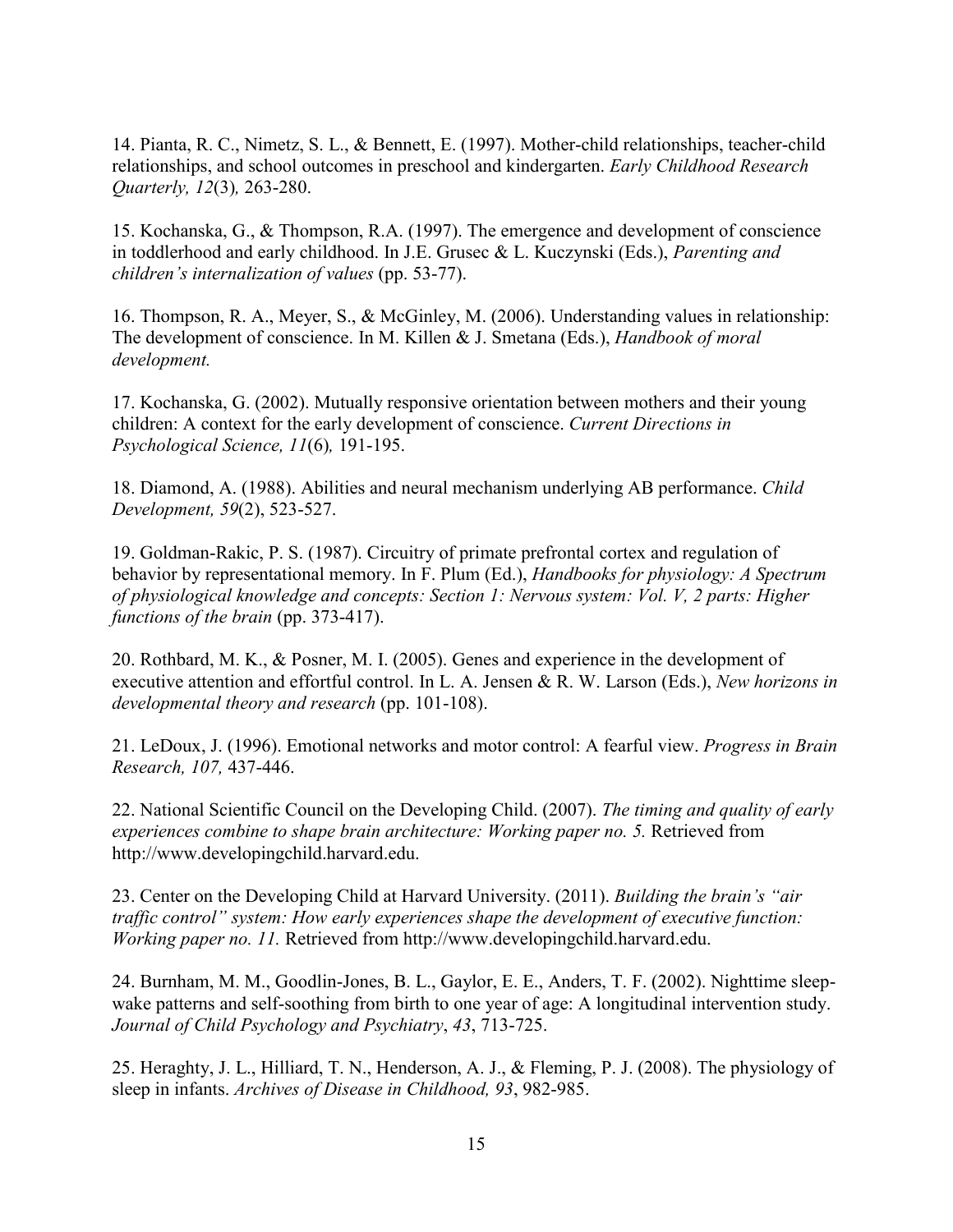26. Spruyt, K., Aitken, R. J., So, K., Charlton, M., Adamson, T. M., & Horne, R. S. (2008). Relationship between sleep/wake patterns, temperament and overall development in term infants over the first year of life. *Early Human Development, 84*, 289-296.

27. Rosen, L. A. (2008). Infant sleep and feeding. *Journal of Obstetric Gynecologic, & Neonatal Nursing*, *37,* 706-714.

28. Coe, C. L., Lubach, G. R., Schneider, M. L., Dierschke, D. J., & Ershler, W. B. (1992). Early rearing conditions alter immune responses in the developing infant primate. *Pediatrics, 90*, 505- 509.

29. Hanson, L., Silfverdal, S. A., Stromback, L., et al. (2001). The immunological role of breast feeding. *Pediatric Allergy Immunology, 12*(14), 15-19.

30. McGowan, P. O, Sasaki, A., D'Alessio, A. C., et al. (2009). Epigenetic regulation of the glucocorticoid receptor in human brain associates with childhood abuse. *Nature Neuroscience, 12*, 342-348.

31. Gunnar, M. R., & Donzella, B. (2002). Social regulation of the cortisol levels in early human development. *Psychoneuroendocrinology, 27*, 199-220.

32. Tarullo, A. R., & Gunnar, M. R. (2006). Child maltreatment and the developing HPA axis. *Hormones and Behavior, 50*, 632-639.

33. Caldji, C., Tannenbaum, B., Sharma, S., Francis, D., Plotsky, P. M., & Meaney, M. J. (1998). Maternal care during infancy regulates the development of neural systems mediating the expression of fearfulness in the rat. *PNAS, 95*, 5335-5340.

34. Shirtcliff, E. A., Coe, C. L., & Pollak S. D. (2009). Early childhood stress is associated with elevated antibody levels to herpes simplex virus type 1. *PNAS,106*, 2963-2967.

35. Danese, A., Pariante, C. M., Caspi, A., Taylor, A., & Poulton, R. (2007). Childhood maltreatment predicts adult inflammation in a life-course study. *Proceeding National Academy of Sciences of the United States of America, 104*(4), 1319-1324.

36. Chen, E., Hanson, M. D., Paterson, L. Q., Griffin, M. J., Walker, H. A., & Miller, G. E. (2006). Socioeconomic status and inflammatory processes in childhood asthma: The role of psychological stress. *Journal of Allergy and Clinical Immunology,117*, 1014-1020.

37. National Scientific Council on the Developing Child. (2005). *Excessive stress disrupts the architecture of the developing brain* (Working Paper No. 3). Retrieved from http://www.developingchild.net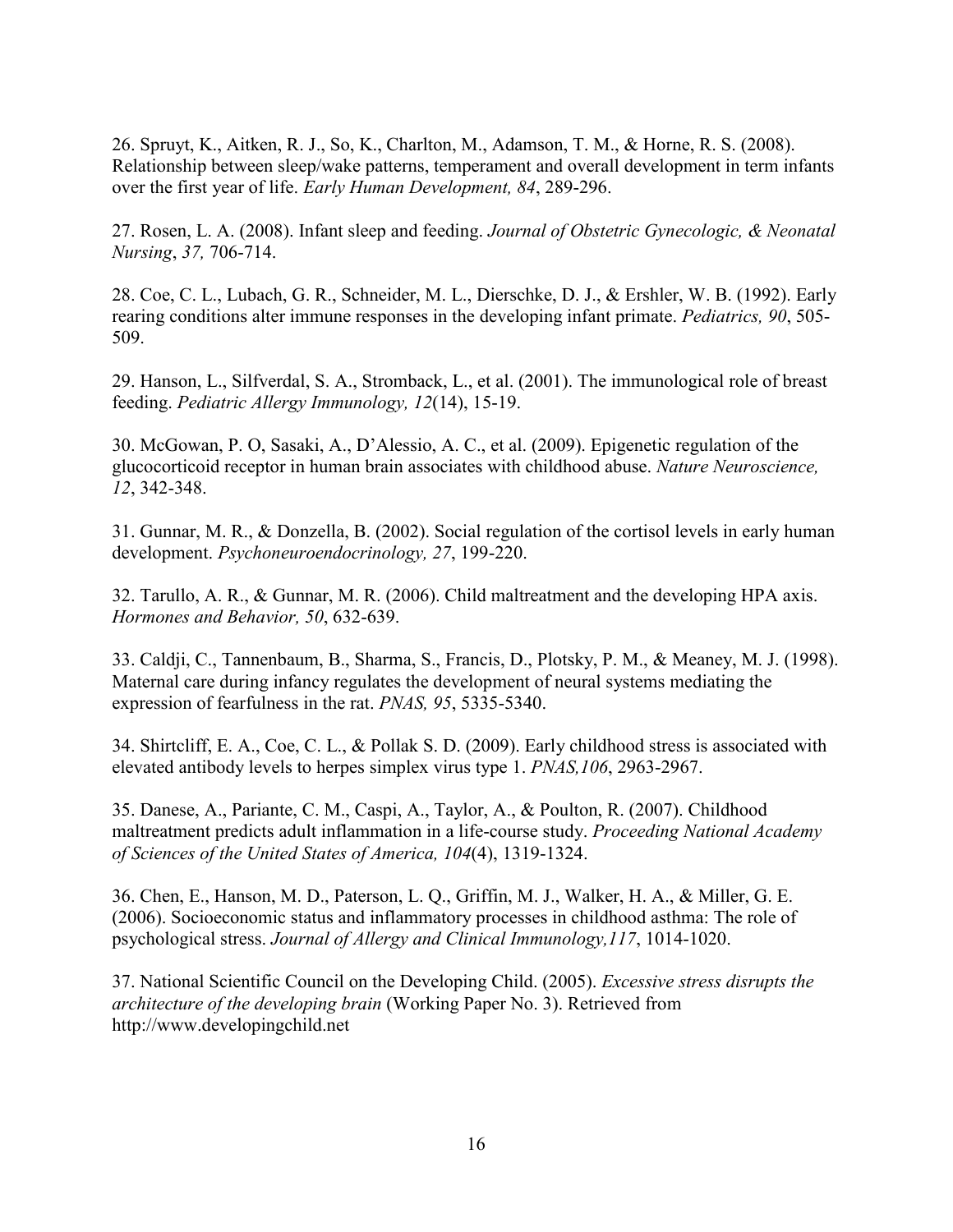38. Shonkoff, J. P., Boyce, W. T., & McEwen, B. S. (2009). Neuroscience, molecular biology, and the childhood roots of health disparities: Building a new framework for health promotion and disease prevention. *Journal of the American Medical Association, 301*(21), 2252-2259.

39. Masten, A. S. (2012). Risk and resilience in development. In P.D. Zelazo (Ed.), *The Oxford Handbook of Developmental Psychology, Vol. 2*. *Self and other.* New York: Oxford University Press, 579-607.

40. Russo, S. J., Murrough, J. W., Han, M.H., Charney, D. S., & Nestler, E. J. (2012). Neurobiology of resilience. *Nature Neuroscience, 15*(11), 1475–1484.

41. Cicchetti, D. (2010). Resilience under conditions of extreme stress: A multilevel perspective. *World Psychiatry, 9*(3), 145–154.

42. Bruce, J., Fisher, P. A., Pears, K. C., & Levine, S. (2009). Morning cortisol levels in preschool-aged foster children: Differential effects of maltreatment type. *Developmental Psychobiology, 51*(1), 14-23.

43. Egeland, B., Sroufe, A., & Erickson, M. (1983). The developmental consequence of different patterns of maltreatment. *Child Abuse & Neglect, 7*(4), 459-469.

44. Pollak, S. D., Cicchetti, D., Hornung, K., & Reed, A. (2000). Recognizing emotion in faces: Developmental effects of child abuse and neglect. *Developmental Psychology, 36*(5), 679-688.

45. Provence, S & Lipton, R. (1962). *Infants in Institutions*. Oxford, England: International University Press.

46. Eluvathingal, T. J., Chugani, H. T., Behen, M. E., Juhasz, C., Muzik, O., Maqbool, M., … & Makki, M. (2006). Abnormal brain connectivity in children after early severe socioemotional deprivation: A diffusion tensor imaging study. *Pediatrics, 117*(6), 2093–2100.

47. Marshall, P. J., Fox, N. A. & the BEIP Core Group. (2004). A comparison of the electroencephalogram between institutionalized and community children in Romania. *Journal of Cognitive Neuroscience, 16*(8), 1327-1338.

48. Parker, S. W., Nelson, C. A., & the BEIP Core Group. (2005a). An event-related potential study of the impact of institutional rearing on face recognitions. *Development and Psychopathology, 17*(3), 621-639.

49. Parker, S. W., Nelson, C. A. & the BEIP Core Group. (2005b). The impact of early institutional rearing on the ability to discriminate facial expressions of emotion: An event-related potential study. *Child Development, 76*(1), 54-72.

50. Tarullo, A., Garvin, M. C., & Gunnar, M. (2011). Atypical EEG power correlates with indiscriminately friendly behavior in internationally adopted children. *Developmental Psychology, 47*(2), 417-431.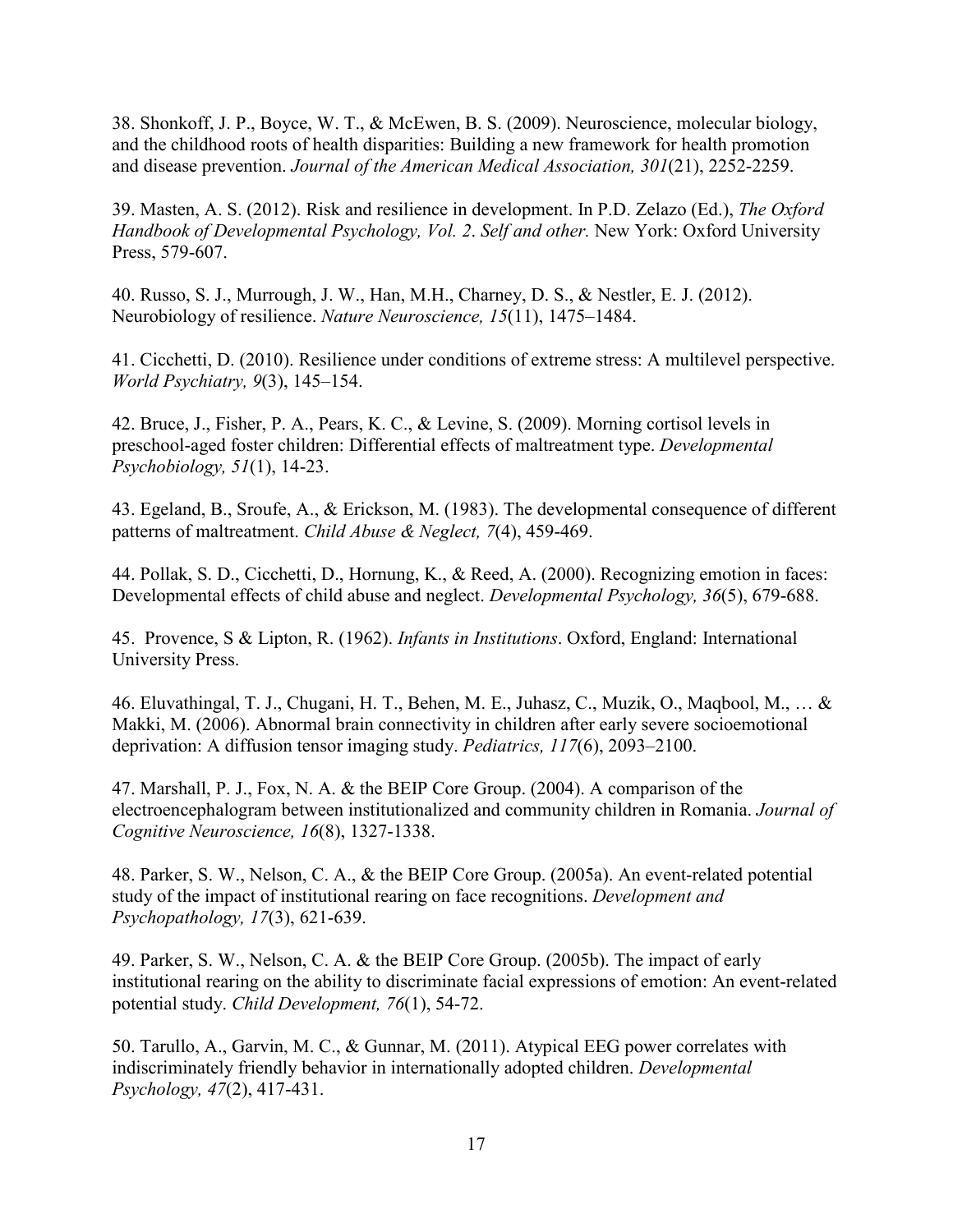51. Wismer-Fries, A. B., & Pollak, S. D. (2004). Emotion understanding in post institutionalized Eastern European children. *Developmental Psychopathology, 16*(2), 355–369.

52. Sheridan, M. S., Fox, N. A., Zeanah, C. H., McLaughlin, K., and Nelson, C.A. (2012). Variation in neural development as a result of exposure to institutionalization early in childhood. *Proceedings of the National Academy of Sciences of the United States of America, 109*(32), 12927-12932.

53. Maheu, F. S., Dozier, M., Guyer, A. E., Mandell, D., Peloso, E., Poeth, K., … & Ernst, M. (2010). A preliminary study of medial temporal lobe function in youths with a history of caregiver deprivation and emotional neglect. *Cognitive Affective and Behavioral Neuroscience, 10*(1), 34-49.

54. Luntz, B. K., & Widom, C. (1994). Antisocial personality disorder in abused and neglected children grown up. *The American Journal of Psychiatry, 151*(5), 670-674.

55. Maxfield, M. G., & Widom, C. S. (1996). The cycle of violence: Revisited six years later. *Archives of Pediatrics Adolescent Medicine, 150*(4), 390–395.

56. Pine, D. S., Mogg, K., Bradley, B. P., Montgomery, L., Monk, C. S., McClure, E., ... & Kaufman, J. (2005). Attention bias to threat in maltreated children: Implications for vulnerability to stress-related psychopathology. *The American Journal of Psychiatry, 162*(2), 291-296.

57. Szyf, M. (2009a). Early life, the epigenome and human health. *Acta Paediatrica, 98*(7), 1082-1084.

58. Szyf, M. (2009b). The early life environment and the epigenome. *Biochimica Biophysica Acta (BBA), 1790*(9), 878-885.

59. Isles, A. R. & Wilkinson, L. S. (2008). Epigenetics: What is it and why is it important to mental disease? *British Medical Bulletin, 85*(1), 35-45.

60. Jirtle, R. L. (2008). Randy L. Jirtle, PhD: Epigenetics a window on gene dysregulation, disease. Interview by Bridget M. Kuehn. *Journal of the American Medical Association (JAMA), 299*(11): 1249-1250.

61. Nafee, T. M., Farrell, W. E., Carroll, W. D., Fryer, A. A., & Ismail, K. M. (2008). Epigenetic control of fetal gene expression. *BJOG: An International Journal of Obstetrics & Gynaecology, 115*(2), 158-168.

62. Sinclair, D. A. & Oberdoerffer, P. (2009). The ageing epigenome: Damaged beyond repair? *Ageing Research Reviews, 8*(3), 189-198.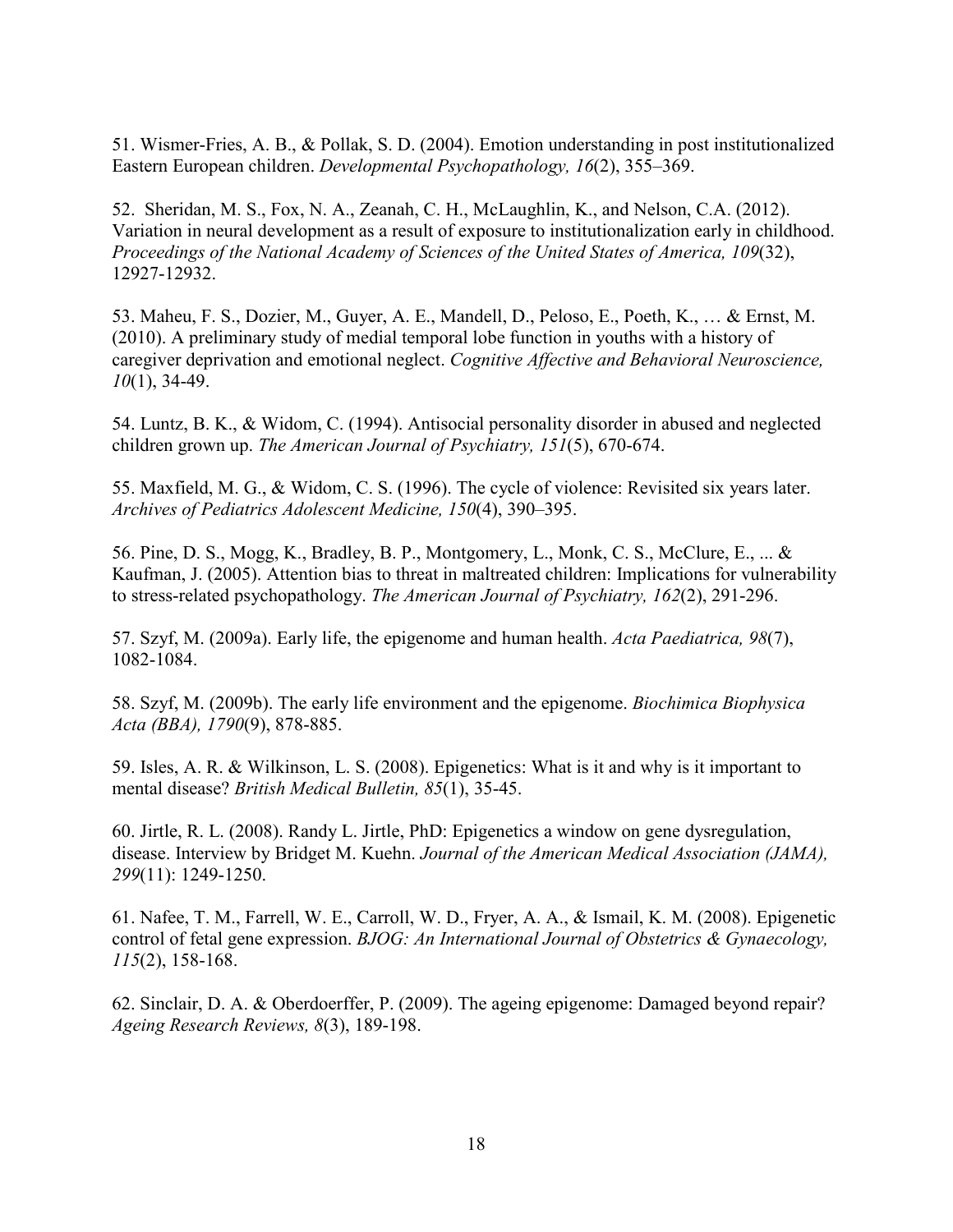63. McGowan, P. O., Sasaki, A., D'Alessio, A. C., Dymov, S., Labonte, B., Szyf, M. … & Meaney, M. J. (2009). Epigenetic regulation of the glucocorticoid receptor in human brain associates with childhood abuse. *Nature Neuroscience, 12*(3), 342-348.

64. Meaney, M. J., Szyf, M., & Seckl, J. R. (2007). Epigenetic mechanisms of perinatal programming of hypothalamic-pituitary-adrenal function and health. *Trends in Molecular Medicine, 13*(7), 269-277.

65. Weaver, I. C. G., Cervoni, N., Champagne, F. A., D'Alessio, A. C., Sharma, S., Seckl, J. R., & Meaney, M. J. (2004). Epigenetic programming by maternal behavior. *Nature Neuroscience, 7*(8), 847-854.

66. Shonkoff, J. P., Boyce, W. T., & McEwen, B S. (2009). Neuroscience, molecular biology, and the childhood roots of health disparities: Building a new framework for health promotion and disease prevention. *JAMA, 301*(21), 2252-2259.

67. Champagne, F. A. & Curley, J. P. (2009). Epigenetic mechanisms mediating the long-term effects of maternal care on development. *Neuroscience and Biobehavioral Reviews, 33*(4), 593- 600.

68. Champagne, F. A., Weaver, I. C., Diorio, J., Dymov, S., Szyf, M., & Meaney, M. J. (2006). Maternal care associated with methylation of the estrogen receptor-alpha1b promoter and estrogen receptor-alpha expression in the medial preoptic area of female offspring. *Endocrinology, 14*7(6), 2909-2915.

69. Chen, Y., Dube, C. M., Rice, C. J., & Baram, T. Z. (2008). Rapid loss of dendritic spines after stress involves derangement of spine dynamics by corticotropin-releasing hormone. *The Journal of Neuroscience, 28*(11), 2903-2911.

70. Moriceau, S. & Sullivan, R. M. (2006). Maternal presence serves as a switch between learning fear and attraction in infancy. *Nature Neuroscience, 9,* 1004-1006.

71. Rice, C. J., Sandman, C. A., Lenjavi, M. R., & Baram, T. Z. (2008). A novel mouse model for acute and long-lasting consequences of early life stress. *Endocrinology, 149*(10), 4892-4900.

72. Thompson, J. V., Sullivan, R. M., & Wilson, D. A. (2008). Developmental emergence of fear learning corresponds with changes in amygdala synaptic plasticity. *Brain Research, 1200,* 58-65.

73. Bradley, R. G., Binder, E. B., Epstein, M. P., Tang, Y., Nair, H. P., Liu, W. ... & Ressler, K. J. (2008). Influence of child abuse on adult depression: Moderation by the corticotropin-releasing hormone receptor gene. *Archives of General Psychiatry, 65*(2), 190-200.

74. Gillespie, C. F., Bradley, B., Mercer, K., Smith, A., Conneely, K., Gapen, M. … & Ressler, K. (2009). Trauma exposure and stress-related disorders in inner city primary care patients. *General Hospital Psychiatry, 31*(6), 505-514.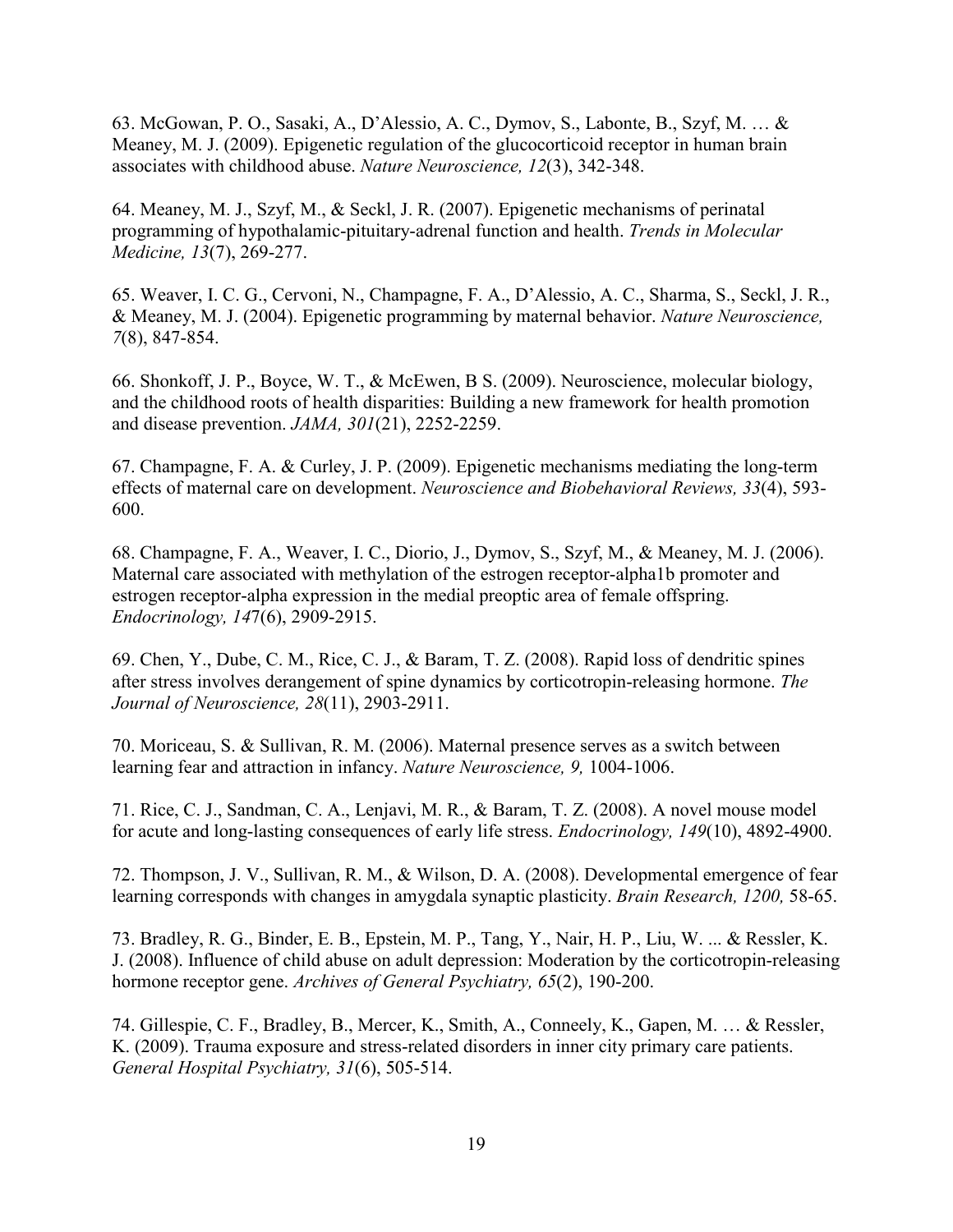75. Hovens, J. G., Wiersma, J. E., Giltay, E. J., van Oppen, P., Spinhoven, P., Penninx, B. W. & Zitman, F. G. (2009). Childhood life events and childhood trauma in adult patients with depressive, anxiety and comorbid disorders vs. controls. *Acta Psychiatrica Scandinavica.* Oct 30 [epub]

76. Swanson, J. M., Entringer, S., Buss, C., & Wadhwa, P. D. (2009). Developmental origins of health and disease: Environmental exposures. *Seminars in Reproductive Medicine, 27*(5), 391- 402.

77. Shonkoff, J. P., Boyce, W. T., & McEwen, B S. (2009). Neuroscience, molecular biology, and the childhood roots of health disparities: Building a new framework for health promotion and disease prevention. *JAMA, 301*(21), 2252-2259.

78. Jovanovic, T., Blanding, N. Q., Norrholm, S. D., Duncan, E., Bradley, B., & Ressler, K. J. (2009). Childhood abuse is associated with increased startle reactivity in adulthood. *Depression and Anxiety, 26*(11), 1018-1026.

79. Krupanidhi, S., Sedimbi, S. K., Vaishnav, G., Madhukar, S. S., & Sanjeevi, C. B. (2009). Diabetes-role of epigenetics, genetics, and physiological factors. *Zhong Nan Da Xue Xue Bao Yi Xue Ban, 34*(9), 837-845.

80. Quas, J. A., Carrick, N., Alkon, A., Goldstein, L., & Boyce, W. T. (2006). Children's memory for a mild stressor: The role of sympathetic activation and parasympathetic withdrawal. *Developmental Psychobiology, 48*(8), 686-702.

81. Weidman, J. R., Dolinoy, D. C., Murphy, S. K., & Jirtle, R. L. (2007). Cancer susceptibility: Epigenetic manifestation of environmental exposures. *Cancer Journal, 13*(1), 9-16.

82. Wilson, A. G. (2008). Epigenetic regulation of gene expression in the inflammatory response and relevance to common diseases. *Journal of Periodontology, 79*(8): 1514-1519.

83. Strathearn, L., Gray, P. H., O'Callaghan, F., & Wood, D. O. (2001). Childhood neglect and cognitive development in extremely low birth weight infants: A prospective study. *Pediatrics, 108*(1), 142-151.

84. Johnson, D. E., & Gunnar, M. R. (2011), IV. Growth failure in institutionalized children. *Monographs of the Society for Research in Child Development, 76*(4), 92–126.

85. Macovei, O. (1986). *The medical and social problems of the handicapped in children's institutions in Iasi Bucharest, Romania.* Bucharest, Romania: Institutl de Igiena si Sanatate Publica.

86. Miller, L. C., Kiernan, M. T., Mathers, M. I., & Klein-Gitelman, M. (1995). Developmental and nutritional status of internationally adopted children. *Archives of Pediatrics & Adolescent Medicine, 149*(1), 40-44.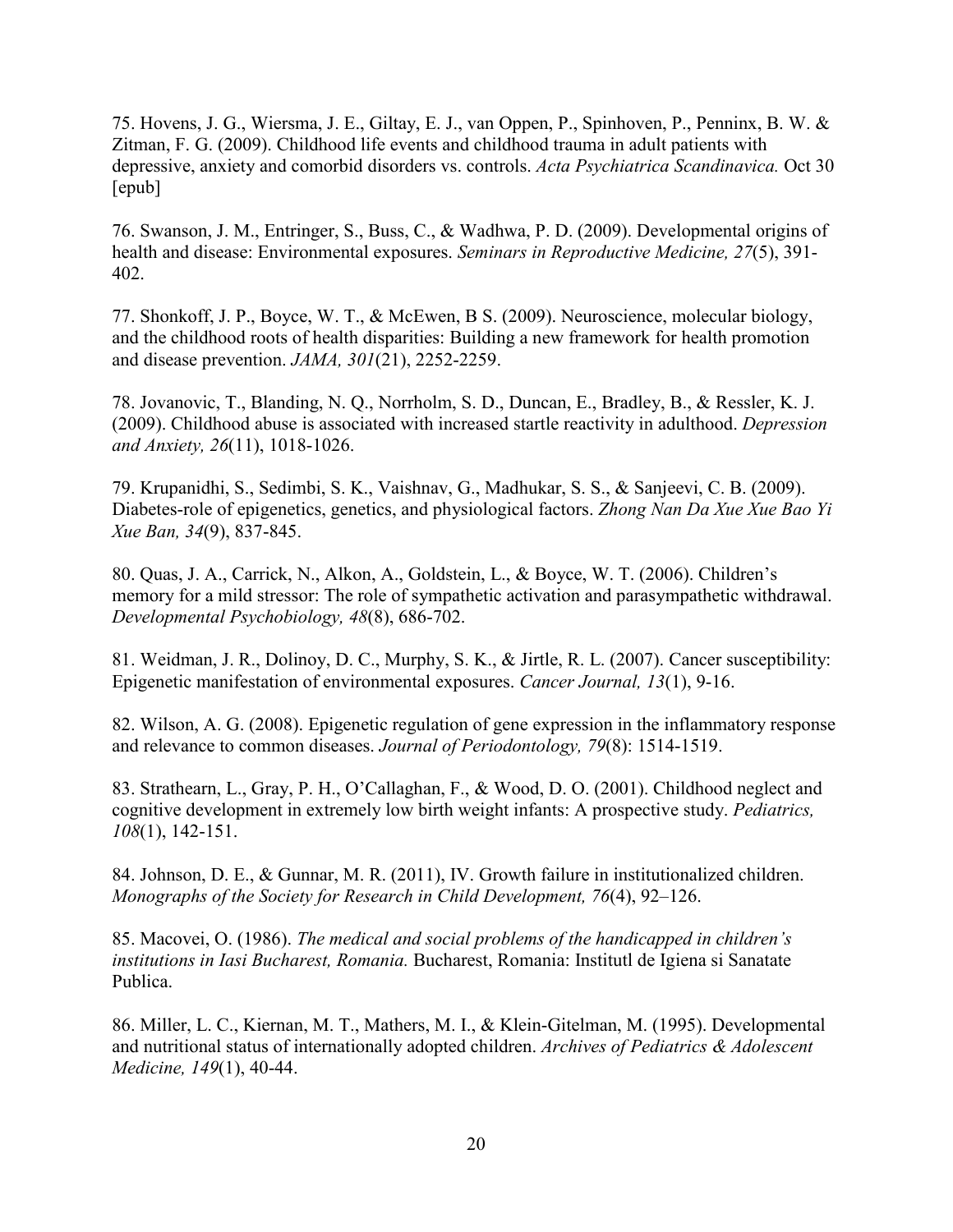87. De Bellis, M. D. (2005). The psychobiology of neglect. *Child Maltreatment, 10*(2), 150-172.

88. McEwen, B. S., Biron, C. A., Brunson, K. W., Bulloch, K., Chambers, W.H., Dhabhar, F. S., …& Weiss, J. M. (1997). Neural-endocrine-immune interactions: the role of adrenocorticoids as modulators of immune function in health and disease. *Brain Research Review, 23*(1-2), 79-133.

89. Gunnar, M. R., Frenn, K., Wewerka, S. S., & Van Ryzin, M. J. (2009). Moderate versus severe early life stress: Associations with stress reactivity and regulation in 10-12-year-old children. *Psychoneuroendocrinology, 34*(1), 62-75.

90. Dozier, M., Lindhiem, O., Lewis, E., Bick, J., Bernard, K., & Peloso, E. (2009). Effects of a foster parent training program on young children's attachment behaviors: Preliminary evidence from a randomized clinical trial. *Child & Adolescent Social Work Journal, 26*(4), 321-332.

91. Dozier, M., Peloso, E., Lindhiem, O., Gordon, M., Manni, M., Sepulveda, S., ... & Levine, S. (2006). Developing evidence-based interventions for foster children: An example of a randomized clinical trial with infants and toddlers. *Journal of Social Issues, 62*(4), 767-785.

92. Fisher, P. A., Gunnar, M. R., Chamberlain, P., & Reid, J. B. (2000). Preventive intervention for maltreated preschool children: Impact on children's behavior, neuroendocrine activity, and foster parent functioning. *Journal of the American Academy of Child & Adolescent Psychiatry, 39*(11), 1356-1364.

93. Fisher, P. A., & Kim, H. K. (2007). Intervention effects on foster preschoolers' attachmentrelated behaviors from a randomized trial. *Prevention Science, 8*(2), 161-170.

94. Fisher, P. A., Stoolmiller, M., Gunnar, M. R., & Burraston, B. O. (2007). Effects of a therapeutic intervention for foster preschoolers on diurnal cortisol activity. *Psychoneuroendocrinology, 32*(8-10), 892-905.

95. Dozier, M., Peloso, E., Lewis, E., Laurenceau, J., & Levine, S. (2008). Effects of an attachment-based intervention of the cortisol production of infants and toddlers in foster care. *Development and Psychopathology, 20*(3), 845-859.

96. Fisher, P. A., Gunnar, M., Dozier, M., Bruce, J., & Pears, K. C. (2006). Effects of a therapeutic intervention for foster children on behavior problems, caregiver attachment, and stress regulatory neural systems. *Annals of the New York Academy of Sciences, 1094*, 215-225.

97. Moulson, M. C., Fox, N. A., Zeanah, C. H., & Nelson, C. A. (2009). Early adverse experiences and the neurobiology of facial emotion processing. *Developmental Psychology, 45*(1), 17-30.

98. Vanderwert, R. E., Marshall, P. J., Nelson, C., Zeanah, C. H., & Fox, N. A. (2010). Timing of intervention affects brain electrical activity in children exposed to severe psychosocial neglect. *PLoS ONE, 5*(7), e11415.